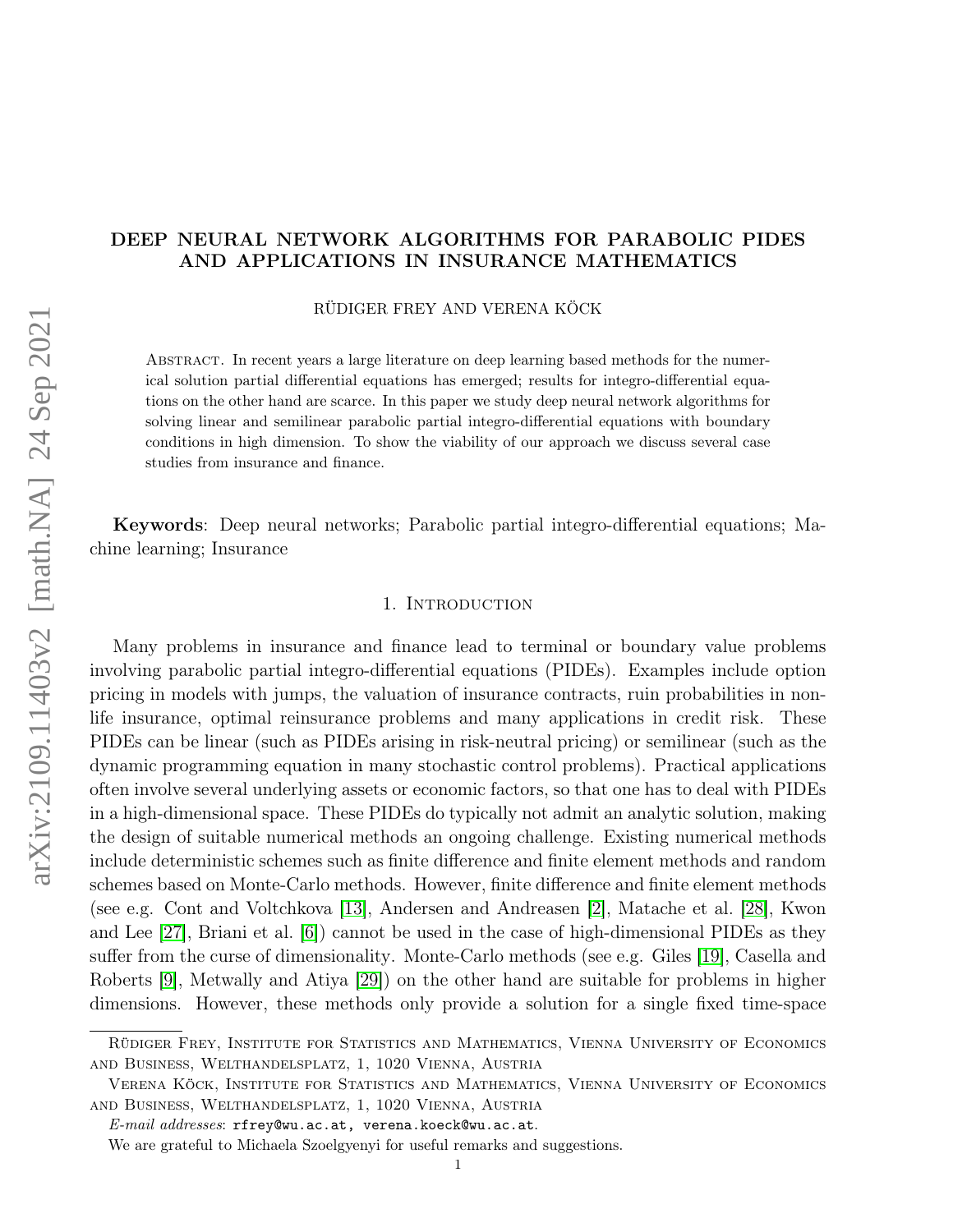point  $(t, x)$ . This is problematic in risk management applications, where one needs to find the solution of a pricing problem for a large set  $D$  of future scenarios. The naive solution via nested Monte Carlo is in most cases computationally infeasible. Regression based Monte Carlo methods (see Glasserman [\[20\]](#page-23-3)) can sometimes help, but the choice of proper basis functions remains a delicate issue. Moreover, it is not straightforward to apply Monte Carlo techniques to semilinear parabolic equations.

For these reasons many recent contributions study machine learning techniques for the numerical solution of PDEs. A large strand of this literature is based on the representation of semilinear parabolic PDEs via backward stochastic differential equations (BSDEs). In the seminal papers Han et al. [\[23\]](#page-23-4) and E et al. [\[15\]](#page-22-4), a BSDE is discretized using a time grid  $t_0 < t_1 < \cdots < t_N = T$ , and the solution at the initial date  $t_0$  and its gradient at every time step  $t_n$  are approximated by a combined deep neural network. The parameters are trained by minimizing the difference between the network approximation and the known terminal value of the solution. An error estimation of this method is given by Han and Long [\[22\]](#page-23-5). Kremsner et al. [\[26\]](#page-23-6) consider an extension to elliptic semilinear PDEs and applications to insurance mathematics. Other contributions use a backward induction over the time steps  $t_n$ . To begin with, Huré et al. [\[24\]](#page-23-7) estimate the solution and its gradient simultaneously by backward induction through sequential minimizations of suitable loss functions; moreover, they provide convergence results for their method. The paper of Beck et al. [\[4\]](#page-22-5) uses a different discretization method, called deep splitting, that computes the unknown gradient of the solution by automatic differentiation, which reduces the size of the networks. For linear PDEs one may use instead the simpler global regression approach of Beck et al. [\[3\]](#page-22-6). This paper uses a Feynman-Kac representation and the  $\mathcal{L}^2$ -minimality of conditional expectations to characterize the solution by means of an infinite-dimensional stochastic minimization problem which is solved with machine learning. Pham et al. [\[32\]](#page-23-8) combine the ideas of [\[24\]](#page-23-7) and [\[4\]](#page-22-5) to introduce a neural network scheme for fully nonlinear PDEs. Finally, Germain et al. [\[17\]](#page-22-7) extend the method in [\[24\]](#page-23-7) and they provide a convergence analysis that can be adapted to show convergence of the deep splitting method of [\[4\]](#page-22-5).

Applications of deep learning methods to partial integro differential equations on the other hand are scarce. Castro [\[10\]](#page-22-8) presents an extension of [\[24\]](#page-23-7) to PIDEs and he generalizes the convergence results of [\[24\]](#page-23-7) to his algorithm. Numerical case studies are however not provided. In fact, from a numerical viewpoint the method of Castro [\[10\]](#page-22-8) is quite involved, since one needs to approximate the solution, the gradient and the non-local term in the PIDE via three separate networks. The work of Al-Aradi et al. [\[1\]](#page-21-1) is based on the deep Galerkin method of Sirignano and Spiliopoulos [\[33\]](#page-23-9). This is an alternative machine learning approach for PDEs, where the network is trained by directly minimizing the deviations of the fitted functions from the desired differential operator and boundary conditions.

In this paper we consider DNN algorithms for linear and semilinear parabolic PIDEs that generalize the regression approach of Beck et al. [\[3\]](#page-22-6) and the deep splitting method of Beck et al. [\[4\]](#page-22-5), respectively. In the semilinear case we first linearize the equation locally in time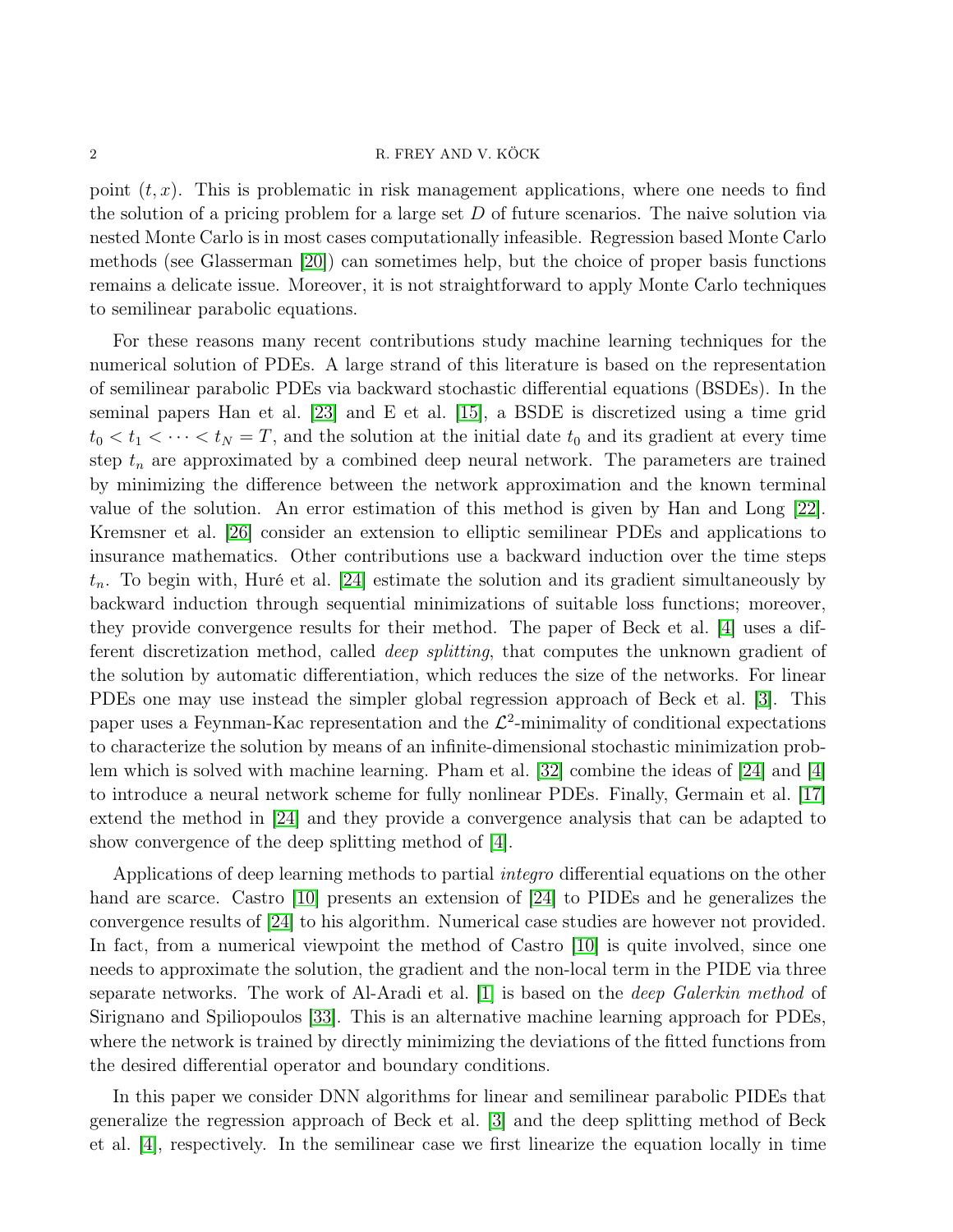using a time grid  $t_n$ ,  $n = 0, \ldots, N$ . Then we perform a backward induction over the grid points, using in each step the DNN algorithm for the linear case. The advantage of this approach, as opposed to the method of Castro [\[10\]](#page-22-8), is the fact that we approximate only the solution by a DNN so that it suffices to train a single network per time step. In the semilinear case we propose a alternative linearization procedure to Beck et al. [\[4\]](#page-22-5), and we show in numerical experiments that this procedure performs substantially better than the original deep splitting method of Beck et al. [\[4\]](#page-22-5). Moreover, we apply our DNN algorithms also to boundary value problems, while Beck et al. [\[3\]](#page-22-6) and Beck et al. [\[4\]](#page-22-5) consider only pure Cauchy problems.

The focus of our paper is on applications to insurance and finance. Moreover, existing results on the convergence of DNN algorithms for PDEs give little guidance on how to construct an optimal network that achieves a given level of accuracy. For these reasons an extension of the convergence results from [\[24\]](#page-23-7) to PIDEs is left for future research. To assess accuracy and performance of our methodology we instead carry out extensive tests for several multidimensional PIDEs arising in actuarial mathematics. As a first test for the linear case we consider the pricing of a stop-loss type reinsurance contract in a model where claims arrive with stochastic intensity (see, e.g. Grandell [\[21\]](#page-23-10), Ceci et al. [\[11\]](#page-22-9)). In a second example we compute the ruin probability for an insurance company with three different business lines, which leads to a boundary value problem. In both cases we assess the performance of the deep learning method by comparing the solution to the results of an extensive Monte Carlo simulation. We go on and study semilinear PIDEs arising in stochastic control problems for jump diffusions. The first test case is the multi-dimensional linear quadratic regulator problem, see for instance Øksendal and Sulem [\[30\]](#page-23-11). The second case study is an optimization problem in insurance. We consider an insurer who dynamically optimizes his holdings of some insurance portfolio in the presence of transaction costs and risk capital constraints. In the absence of capital constraints the problem admits an analytic solution and is therefore a useful test case. With capital constraints the model leads to a semilinear boundary value problem for which there is no explicit solution, and we study this case numerically. Our numerical experiments show that in all test cases the performance of the proposed approximation algorithms is quite satisfying in terms of accuracy and speed.

The paper is organized as follows. Section [2](#page-2-0) introduces the general setting; Sections [3](#page-4-0) and [4](#page-6-0) deal with linear PIDEs, and Sections [5](#page-9-0) and [6](#page-12-0) are devoted to theory and case studies concerning the deep splitting method for semilinear PIDEs.

# 2. Modeling Framework

<span id="page-2-0"></span>We fix a probability space  $(\Omega, \mathcal{F}, P)$ , a time horizon T and a right continuous filtration F. Consider measurable functions  $\mu: [0, T] \times \mathbb{R}^d \to \mathbb{R}^d$ ,  $\sigma: [0, T] \times \mathbb{R}^d \to \mathbb{R}^{d \times d}$  and  $\gamma^X: [0, T] \times \mathbb{R}^d \times$  $E \to \mathbb{R}^d$ , where  $(E, \mathcal{E})$  is a separable measurable space. We assume that  $(\Omega, \mathcal{F}, \mathbf{P})$  supports a d-dimensional Brownian motion W and a Poisson random measure J on  $[0, T] \times E$ . The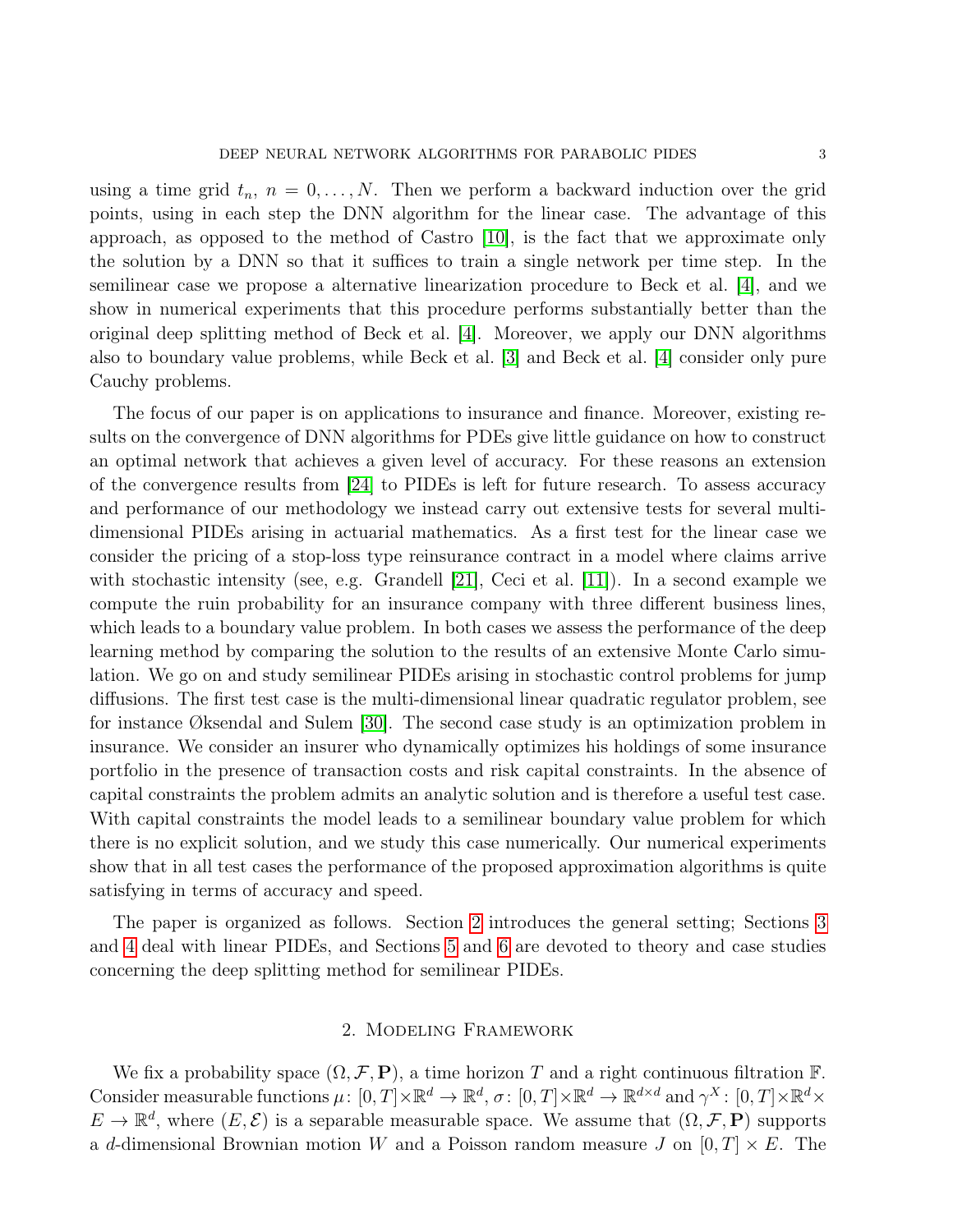compensator of J is given by  $\nu(\mathrm{d}z)\mathrm{d}t$  for a sigma-finite measure  $\nu$  on E. We consider a d-dimensional process  $X$  that is the unique strong solution to the SDE

$$
dX_t = \mu(t, X_t)dt + \sigma(t, X_t)dW_t + \int_E \gamma^X(t, X_{t-}, z)J(dt, dz), \qquad X_0 = x \in \mathbb{R}^d.
$$
 (2.1)

Define the set  $D^+(t,x) = \{z \in E : ||\gamma^X(t,x,z)|| > 0\}$  and note that X jumps at t whenever  $J({t} \times D^+(t, X_{t-})) > 0$ . We assume that

<span id="page-3-0"></span>
$$
\mathbb{E}\left[\int_0^T \nu(D^+(t,X_{t-}))\mathrm{d}t\right]<\infty.
$$

This condition ensures that X has a.s. only finitely many jumps on  $[0, T]$ , so that every integral with respect to  $J$  is well-defined. The restriction to finite activity jump processes simplifies the exposition and it is sufficient for most applications in insurance. Conditions on the coefficients  $\mu$ ,  $\sigma$  and  $\gamma^X$  ensuring that the SDE [\(2.1\)](#page-3-0) has a unique strong solution are given for instance in Gihman and Skohorod [\[18\]](#page-22-10) or in Kliemann et al. [\[25\]](#page-23-12).

By  $\mathcal{C}^k(D)$  we denote the functions that are k times continuously differentiable on the set  $D \subset \mathbb{R}^d$ , and by  $\mathcal{C}^{1,k}([0,T] \times D)$  we denote functions that are once continuously differentiable in t and k-times continuously differentiable in x on the set  $[0, T] \times D$ . For every function  $h \in C^{1,k}([0,T] \times D)$  we write  $h_{x_i}$  for the first derivatives of h with respect to  $x_i$  for  $i \in \{1,\ldots,d\}$ respectively,  $h_{x_ix_j}$  for second derivatives, for  $i, j \in \{1, \ldots, d\}$ , and finally  $h_t$  denotes the first derivative with respect to time.

Define the matrix  $\Sigma(t, x) = (b_{i,j}(t, x), i, j = 1, \dots, d)$ , by  $\Sigma(t,x) = \sigma(t,x)\sigma^{\top}(t,x)$ 

and consider for  $u \in C^{1,2}([0,T] \times \mathbb{R}^d)$  the integro-differential operator  $\mathcal L$  given by

<span id="page-3-2"></span>
$$
\mathcal{L}u(t,x) := \sum_{i=1}^{d} \mu_i(t,x) u_{x_i}(t,x) + \frac{1}{2} \sum_{i,j=1}^{d} b_{i,j}(t,x) u_{x_ix_j}(t,x) + \int_{\mathbb{R}^d} [u(t,x+\gamma^X(t,x,z)) - u(t,x)] \nu(\mathrm{d}z), \quad x \in \mathbb{R}^d, \ t \in [0,T].
$$
\n(2.2)

The operator  $\mathcal L$  is the generator of X, and X is a solution of the martingale problem for  $\mathcal L$ , see Ethier and Kurtz [\[16\]](#page-22-11) for details.

Consider functions  $c: [0, T] \times \mathbb{R}^d \to \mathbb{R}, r: [0, T] \times \mathbb{R}^d \to \mathbb{R}$  and  $g: [0, T] \times \mathbb{R}^d \to \mathbb{R}$ , and let D be an open subset of  $\mathbb{R}^d$ . In Section [3](#page-4-0) we are interested in the following boundary value problem

<span id="page-3-1"></span>
$$
u_t(t,x) + \mathcal{L}u(t,x) - r(t,x)u(t,x) + c(t,x) = 0, \quad (t,x) \in [0,T) \times D,
$$
  

$$
u(t,x) = g(t,x), \quad (t,x) \in ([0,T) \times (\mathbb{R}^d \setminus D)) \cup (\{T\} \times \mathbb{R}^d).
$$
 (2.3)

The special case  $D = \mathbb{R}^d$  corresponds to a pure Cauchy problem without boundary conditions; in that case we use the simpler notation  $g(T, x) =: \varphi(x)$  to denote the terminal condition.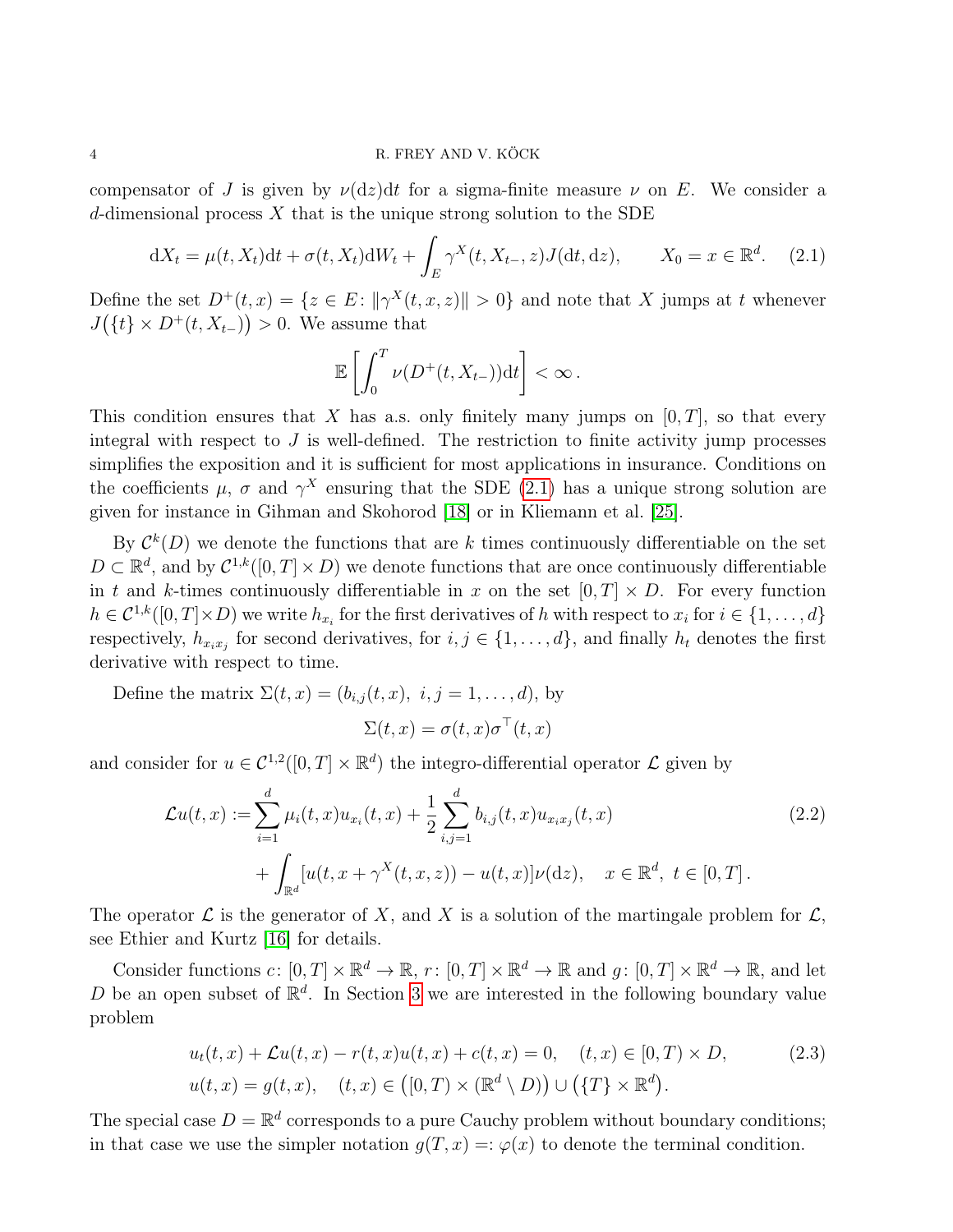It follows from the Feynman-Kac formula that under some integrability conditions a classical solution  $u$  of  $(2.3)$  has the probabilistic representation

$$
u(t,x) = \mathbb{E}\Big[\int_t^{T\wedge\tau} e^{-\int_t^s r(u,X_u)du} c(s,X_s)ds + e^{-\int_t^{T\wedge\tau} r(u,X_u)du} g\big(T\wedge\tau,X_{T\wedge\tau}\big) \mid X_t = x\Big], \quad (2.4)
$$

where  $\tau := \inf\{s \ge t : X_s \notin D\}$ . Conversely, Pham [\[31\]](#page-23-13) and Colaneri and Frey [\[12\]](#page-22-12) provide conditions ensuring that the function  $u$  defined in  $(2.4)$  is a classical solution of the problem [\(2.3\)](#page-3-1) (for the case of a pure Cauchy problem). Further existence results for linear PIDEs include Gihman and Skohorod [\[18\]](#page-22-10), Bensoussan and Lions [\[5\]](#page-22-13), and Davis and Lleo [\[14\]](#page-22-14).

In Section [3](#page-4-0) we propose a deep neural network (DNN) algorithm to approximate the function u defined in [\(2.4\)](#page-4-1). In Section [5](#page-9-0) we are interested in semilinear problems of the form

<span id="page-4-2"></span><span id="page-4-1"></span>
$$
u_t(t,x) + \mathcal{L}u(t,x) + f(t,x,u(t,x),\nabla u(t,x)) = 0, \quad (t,x) \in [0,T) \times D,
$$
  

$$
u(t,x) = g(t,x), \quad (t,x) \in ([0,T) \times (\mathbb{R}^d \setminus D)) \cup (\{T\} \times \mathbb{R}^d),
$$
 (2.5)

where  $f: [0, T] \times \mathbb{R}^d \times \mathbb{R} \times \mathbb{R}^d \to \mathbb{R}$  is a nonlinear function such as the Hamiltonian in a typical Hamilton Jacobi Bellman equation. To handle this case we partition the interval  $[0, T]$  into time points  $0 = t_0 < t_1 < \cdots < t_N = T$ , consider a linearized version of [\(2.5\)](#page-4-2) for each subinterval  $[t_n, t_{n+1}]$ , and apply the DNN algorithm for the linear case recursively.

#### 3. Deep neural network approximation for linear PIDEs

<span id="page-4-0"></span>In this section we consider linear PIDEs. We extend the regression-based algorithm of Beck et al. [\[3\]](#page-22-6) to PIDEs and we include boundary conditions into the analysis.

3.1. Representation as solution of a minimization problem. Fix some time point  $t \in [0, T)$  and a closed and bounded set  $A \subset \overline{D}$ . Define the function  $u : [0, T] \times \mathbb{R}^d \to \mathbb{R}$  by the Feynman-Kac representation [\(2.4\)](#page-4-1). We want to compute an approximation to the function  $u(t, \cdot)$  on the set A. The key idea is to write this function as solution of a minimization problem on an infinite dimensional space. This representation is used to construct a loss function for our deep neural network method.

Consider some random variable  $\xi$  whose distribution is absolutely continuous with respect to the Lebesgue measure such that the corresponding density has support  $A$  (in applications the distribution of  $\xi$  is often the uniform distribution on A) and denote by  $X^{\xi}$  the solution of the SDE [\(2.1\)](#page-3-0) with initial value  $X_t = \xi$ . Define the random variable

$$
Y^{\xi} := \int_{t}^{T \wedge \tau} e^{-\int_{t}^{s} r(u, X_u^{\xi}) \mathrm{d}u} c(s, X_s^{\xi}) \mathrm{d}s + e^{-\int_{t}^{T \wedge \tau} r(u, X_u^{\xi}) \mathrm{d}u} g(T \wedge \tau, X_{T \wedge \tau}^{\xi})
$$

Assume that  $\mathbb{E}[|Y^{\xi}|^2]<\infty$  and that the function  $u(t,\cdot)$  belongs to  $\mathcal{C}^0(\overline{A})$ . Since  $X^{\xi}$  is a Markov process it holds that  $u(t,\xi) = \mathbb{E}[Y^{\xi} | \sigma(\xi)]$ , where  $\sigma(\xi)$  is the sigma-field generated by  $\xi$ . Since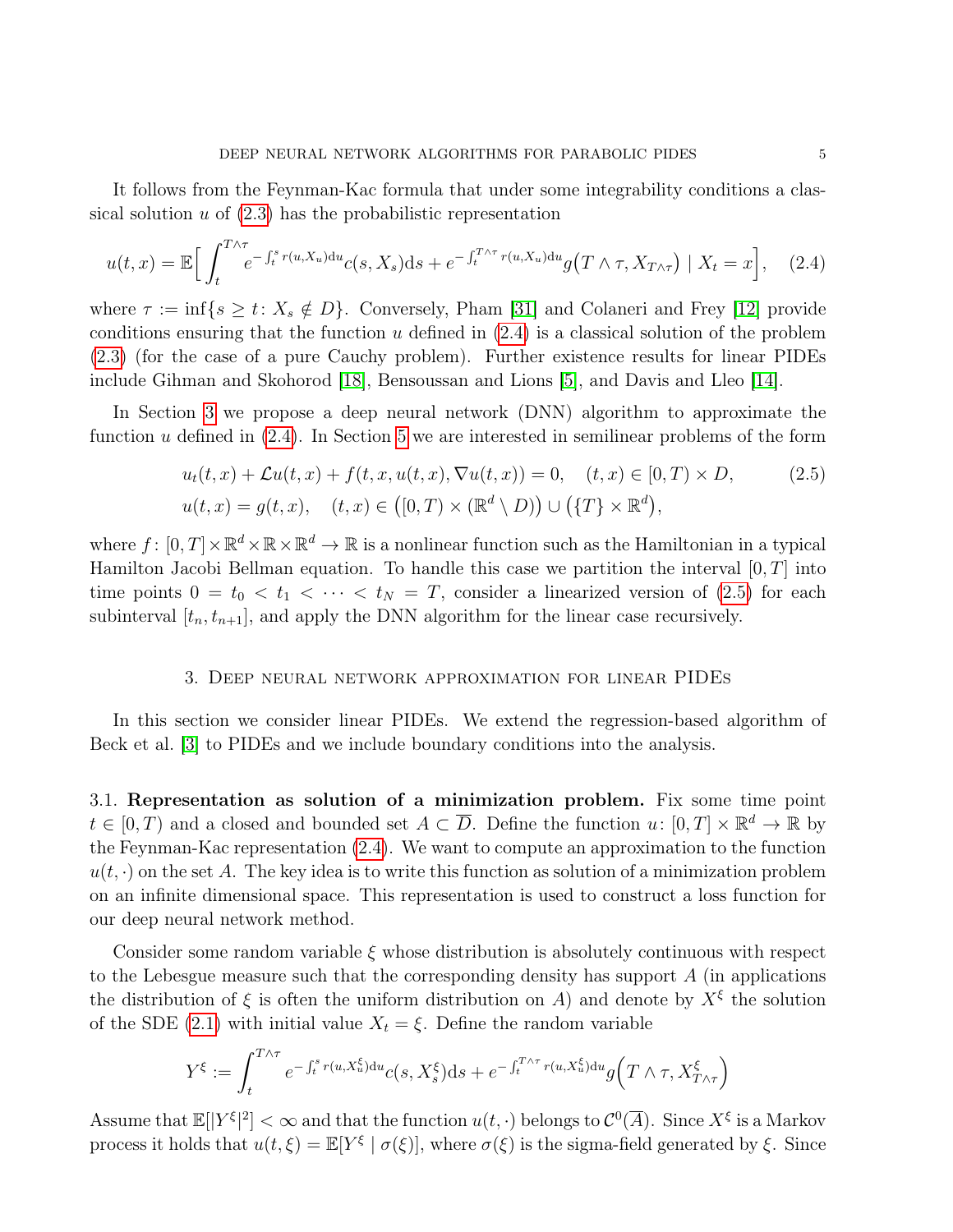$Y^{\xi}$  is square integrable we thus get from the  $\mathcal{L}^2$ -minimality of conditional expectations that

$$
\mathbb{E}\left[\left|Y^{\xi}-u(t,\xi)\right|^{2}\right]=\inf\left\{\mathbb{E}\left[\left|Y^{\xi}-Z\right|^{2}\right]:Z\in L^{2}(\Omega,\sigma(\xi),\mathbf{P})\right\}.
$$

Since  $u(t, \cdot) \in C^{0}(A)$  and since the density of  $\xi$  is strictly positive on A we conclude that  $u(t, \cdot)$  is the unique solution of the minimization problem

<span id="page-5-0"></span>
$$
\min \mathbb{E}\left[\left|Y^{\xi} - v(\xi)\right|^2\right], \quad v \in \mathcal{C}^0(A). \tag{3.1}
$$

The problem [\(3.1\)](#page-5-0) can be solved with deep learning methods, as we explain next.

3.2. The algorithm. The first step in solving [\(3.1\)](#page-5-0) with machine learning techniques is to simulate trajectories of  $X^{\xi}$  up to the stopping time  $\tau$ . The simplest method is the Euler-Maruyama scheme. Here we choose a time discretization  $t = t_0 < t_1 < \cdots < t_M = T$ ,  $\Delta t_m = t_m - t_{m-1}$  $\Delta t_m = t_m - t_{m-1}$  $\Delta t_m = t_m - t_{m-1}$ ,<sup>1</sup> generate K simulations  $\xi^{(1)}, \ldots, \xi^{(K)}$  of the random variable  $\xi$  and simulate K paths  $X^{(1)}, \ldots, X^{(K)}$  of  $X^{\xi}$  up to the stopping time  $\tau$  by the following recursive algorithm. We let  $X_t^{(k)} = \xi^{(k)}$ , and for  $m \ge 1$ ,

$$
X_{t_{m}\wedge\tau}^{(k)} := X_{t_{m-1}\wedge\tau}^{(k)} + \mathbf{1}_{(0,\tau)}(t_{m-1}) \left( \mu(t_{m-1}, X_{t_{m-1}}^{(k)}) \Delta t_m + \sigma(t_{m-1}, X_{t_{m-1}}^{(k)}) \Delta W_{t_m}^{(k)} + \int_{t_{m-1}}^{t_m} \int_{\mathbb{R}^d} \gamma(t_{m-1}, X_{t_{m-1}}^{(k)}, z) J^{(k)}(\mathrm{d}z, \mathrm{d}s) \right).
$$

Note that the integrand in the integral with respect to  $J^{(k)}$  is evaluated at  $t_{m-1}$  so that this integral corresponds to the increment of a standard compound Poisson process. Using these simulations we compute for each path

$$
Y^{(k)} := \int_{t}^{T \wedge \tau} e^{-\int_{t}^{s} r(u, X_{u}^{(k)}) \mathrm{d}u} c(s, X_{s}^{(k)}) \mathrm{d}s + e^{-\int_{t}^{T \wedge \tau} r(u, X_{u}^{(k)}) \mathrm{d}u} g(T \wedge \tau, X_{T \wedge \tau}^{(k)}),
$$

where the integrals on the right can be approximated by Riemann sums.

In the next step we approximate  $u(t, \cdot)$  by a deep neural network  $\mathcal{U}_t(\cdot) = \mathcal{U}_t(\cdot; \theta)$ :  $A \to \mathbb{R}^d$ . We determine the network parameters  $\theta$  (training of the network) by minimizing the loss function

$$
\theta \mapsto \frac{1}{K} \sum_{k=1}^K \left( Y^{(k)} - \mathcal{U}_t(\xi^{(k)}; \theta) \right)^2.
$$

For this we rely on stochastic gradient-descent methods; algorithmic details are given in the next section. This approach can be considered as a regression-based scheme since one attempts to minimize the squared error between the DNN approximation  $\mathcal{U}_t(\cdot;\theta)$  and the given terminal and boundary values of the PIDE.

<span id="page-5-1"></span><sup>&</sup>lt;sup>1</sup>We use m to index the time steps in the Euler-Maruyama scheme and n to index the grid points used in the linearization step of the deep splitting method in Section [5.](#page-9-0)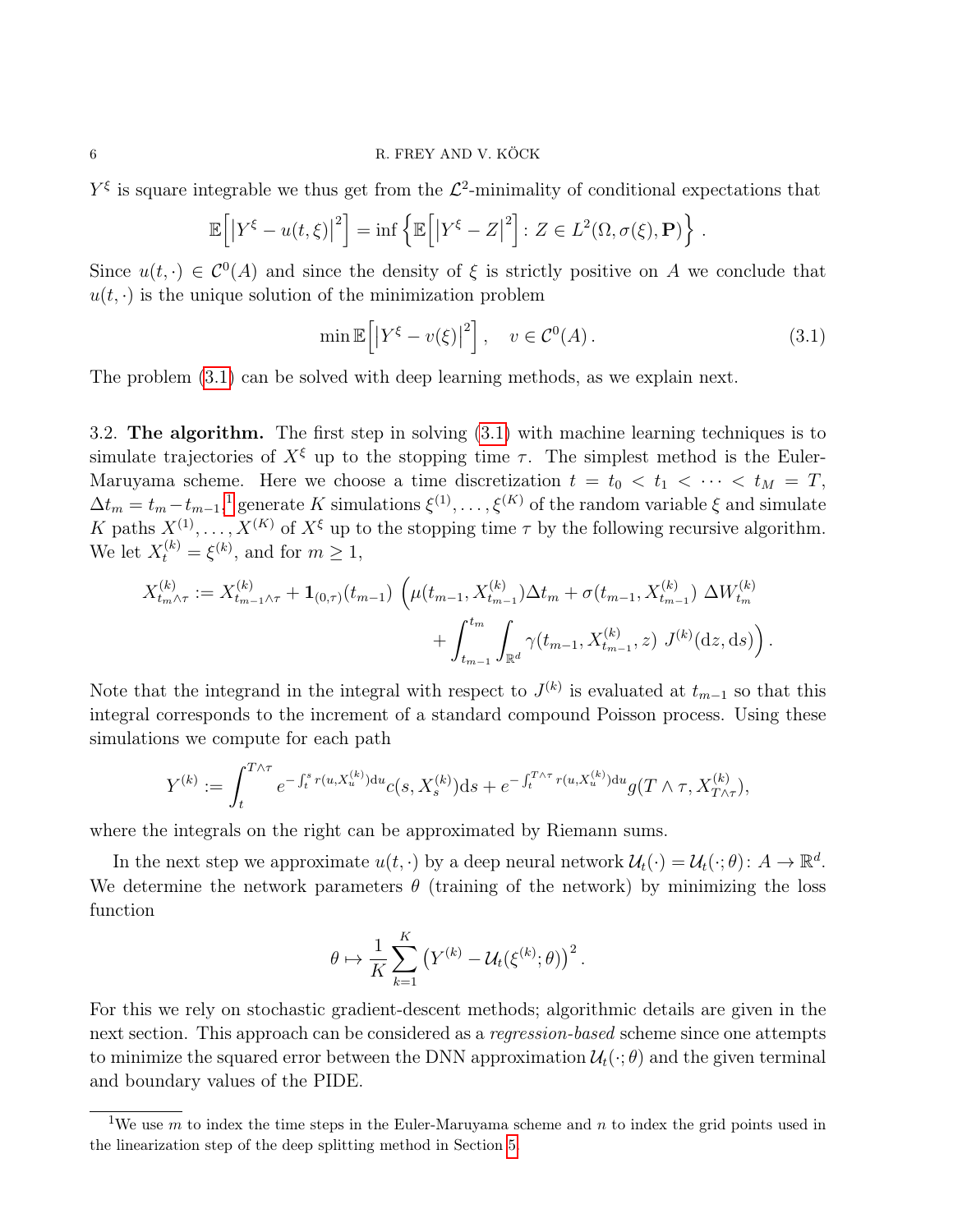### DEEP NEURAL NETWORK ALGORITHMS FOR PARABOLIC PIDES **7**

# 4. Examples for the linear case:

<span id="page-6-0"></span>In this section we test the performance of the proposed DNN algorithm for linear PIDEs in two case studies. First we price a reinsurance contract in the model of Ceci et al. [\[11\]](#page-22-9), where the claims process follows a doubly stochastic risk process. In the second example we compute the ruin probability of a non-life insurance company with several business lines, which leads to a boundary value problem.

4.1. Valuation of an insurance contract with doubly stochastic Poisson arrivals. We consider an insurance company and a reinsurer who enter into a reinsurance contract with a given maturity  $T = 1$ . To model the losses in the insurance portfolio underlying this contract we consider a sequence  $\{T_n\}_{n\in\mathbb{N}}$  of claim arrival times with nonnegative intensity process  $\lambda^L = (\lambda_t^L)_{t \geq 0}$  and a sequence  $\{Z_n\}_{n \in \mathbb{N}}$  of claim sizes that are iid strictly positive random variables independent of the counting process  $N = (N_t)_{t \geq 0}$  defined by  $N_t = \sum_{n=1}^{\infty} \mathbf{1}_{\{T_n \leq t\}}$ . The loss process  $L = (L_t)_{t \geq 0}$  is given by  $L_t = \sum_{n=1}^{N_t} Z_n$ . We assume that the  $Z_n$  are  $\text{Gamma}(\alpha, \beta)$ distributed with density  $f_{\alpha,\beta}(z)$ . This is a common choice in insurance. Moreover, the Gamma distribution is closed under convolution so that the sum of independent Gamma distributed random variables can be generated with a single simulation, which speeds up the sampling of trajectories from L. The claim-arrival intensity process  $\lambda^L$  satisfies the SDE

$$
d\lambda_t^L = b(\lambda_t^L)dt + \sigma(\lambda_t^L)dW_t, \quad \lambda_0^L = \lambda_0 \in \mathbb{R}_+,
$$

where  $W$  is a standard Brownian motion. In this example it is convenient to write the process X in the form  $X_t = (L_t, \lambda_t^L)$ . We assume that the reinsurance contract is a stop-loss contract, i.e. the indemnity payment is of the form  $\varphi(L_T)$  with

<span id="page-6-1"></span>
$$
\varphi(l) = [l - K]^+, \quad \text{with } [z]^+ = \max\{z, 0\}. \tag{4.1}
$$

The market value u at time  $t \in [0, T]$  of the reinsurance contract is defined by

$$
u(t, l, \lambda) := \mathbb{E}[\varphi(L_T)|L_t = l, \lambda_t^L = \lambda], \quad (l, \lambda) \in \mathbb{R}_+^0 \times \mathbb{R}_+
$$

Ceci et al. [\[11\]](#page-22-9) show that u is the unique solution of the PIDE  $u_t(t, l, \lambda) + \mathcal{L}u(t, l, \lambda) = 0$  with terminal condition  $u(T, l, \lambda) = \varphi(l)$  and generator

$$
\mathcal{L}u(t,l,\lambda)=u_{\lambda}(t,l,\lambda)b(\lambda)+\frac{1}{2}u_{\lambda\lambda}(t,l,\lambda)\sigma(\lambda)^{2}+\lambda\int_{\mathbb{R}}[u(t,l+z,\lambda)-u(t,l,\lambda)]f_{\alpha,\beta}(z)\mathrm{d}z,
$$

for  $(l, \lambda) \in \mathbb{R}_+^0 \times \mathbb{R}_+$ ,  $t \in [0, T)$ . There is no explicit solution for this PIDE, and we approximate  $u(0, l, \lambda)$  on the set  $A := \{(l, \lambda): l \in [0, 30], \lambda \in [90, 130]\}$  with a deep neural network  $\mathcal{U}_0(l, \lambda)$ . Table [1](#page-7-0) contains the parameters we use. Paths of the processes L and  $\lambda^L$  are simulated with the Euler-Maruyama scheme and  $\xi \sim \text{Unif}(A)$ . Figure [1](#page-7-1) shows the approximate solution  $\mathcal{U}_0$ obtained by the DNN algorithm; details on the training procedure are given in Remark [4.1.](#page-7-2)

As a reference we compute for fixed  $(l, \lambda)$  approximate values  $U^{MC}(l, \lambda) \approx u(0, l, \lambda)$  with Monte-Carlo using  $10^6$  simulated paths for each point  $(l, \lambda)$  (paths are simulated with the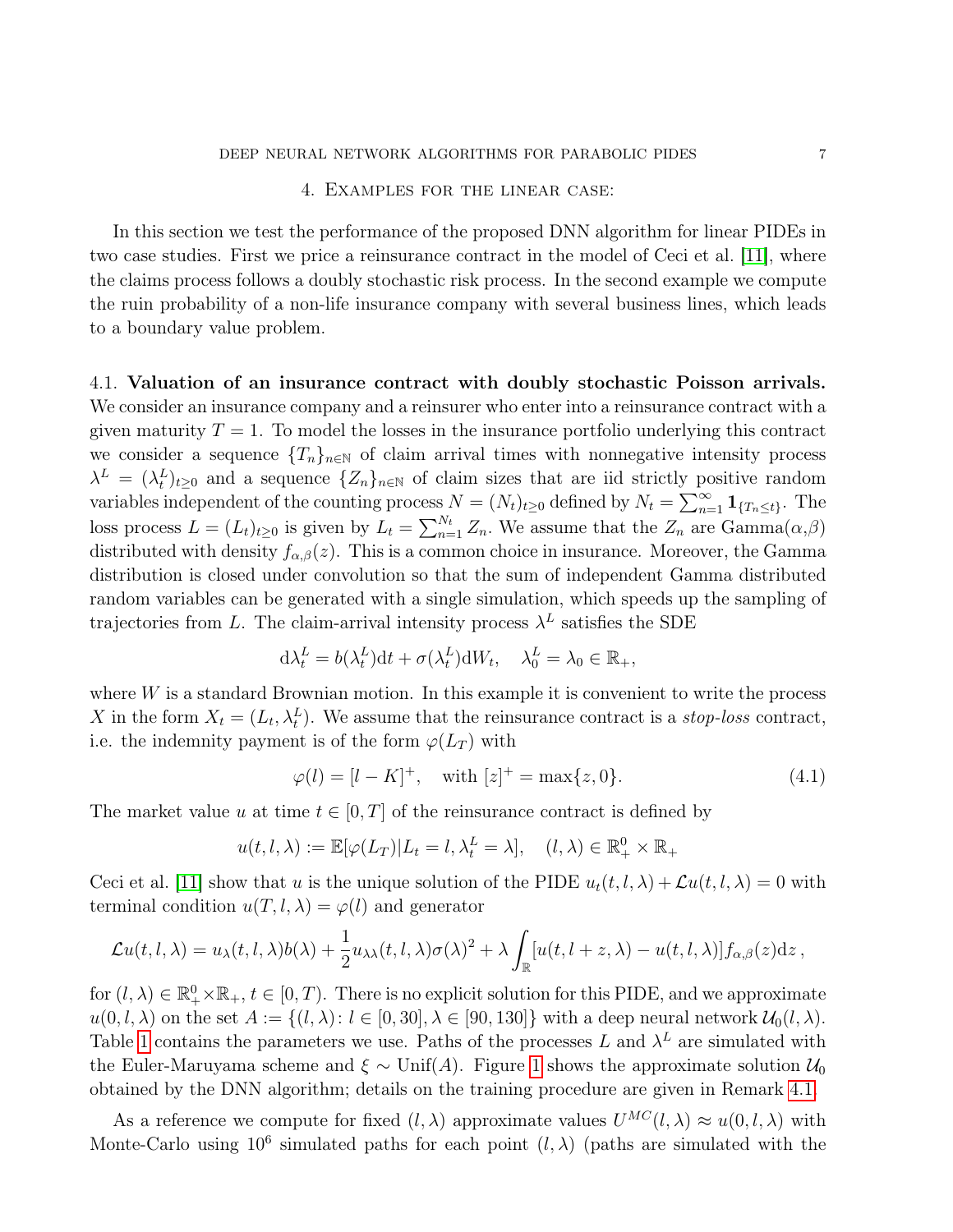<span id="page-7-1"></span>

| $b(\lambda)$ $\sigma(\lambda)$ $\alpha$ $\beta$ K |  |  |  |
|---------------------------------------------------|--|--|--|
| $0.5(100 - \lambda)$ $0.2\lambda$ 1 1 90          |  |  |  |

<span id="page-7-0"></span>Table 1. Parameters used for the valuation of the stop-loss contract. The claim sizes are Gamma $(\alpha, \beta)$  distributed with density function  $f_{\alpha, \beta}$ .



FIGURE 1. Solution  $u(0, l, \lambda)$  for  $l = 0, \lambda \in [90, 130]$  (left) and  $l \in [0, 30]$ ,  $\lambda = 90$  (right) computed with the DNN-algorithm (black line) and reference points computed with Monte-Carlo (grey dots).

Euler-Maruyama scheme). The *relative*  $L^1$ -error between the DNN approximation  $\mathcal{U}$  and the MC-solution  $U^{MC}$  is defined as

<span id="page-7-3"></span>
$$
\epsilon := \mathbb{E}\Big[\Big|\frac{\mathcal{U}(\xi^l, \xi^\lambda) - U^{MC}(\xi^l, \xi^\lambda)}{U^{MC}(\xi^l, \xi^\lambda)}\Big|\Big].\tag{4.2}
$$

Using 1000 simulations of  $\xi^l \sim \text{Unif}([0, 30])$ ,  $\xi^{\lambda} \sim \text{Unif}([90, 130])$  we obtained a relative error of  $\epsilon = 0.0018$ . On a Lenovo Thinkpad notebook with an Intel Core is processor (1.7 GHz) and 16 GB of memory the computation of  $U$  via the training of a DNN took around 322 seconds, whereas the computation of  $U^{MC}(l,\lambda)$  with Monte-Carlo for a fixed point  $(l,\lambda)$  took around 4.3 seconds. This shows that the DNN approach is faster than the MC approach if one wants to compute  $u(t, l_i, \lambda_i)$  for a grid  $(l_i, \lambda_i)$  with more than 100 grid points. Note also that the training of the networks can be accelerated further by using GPU computing.

<span id="page-7-2"></span>Remark 4.1 (Details regarding the numerical implementation). Our choice of the network architecture largely follows [\[3\]](#page-22-6). Throughout we use a DNN with 2 hidden layers. In the reinsurance example we worked with 50 nodes for the hidden layers. For a payoff of the form [\(4.1\)](#page-6-1) it is advantageous to use softplus as activation function for the hidden layers and the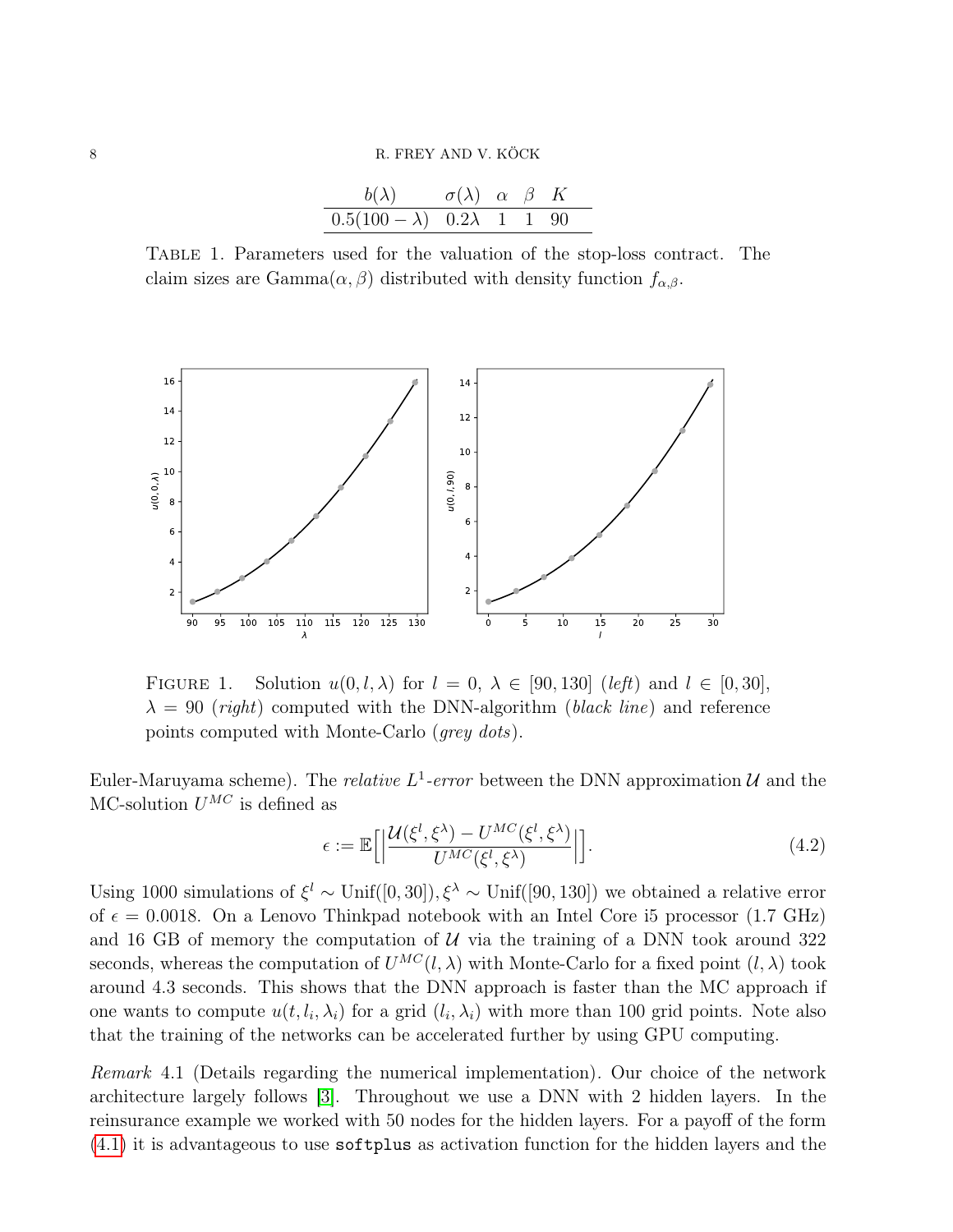identity for the output layer. The networks are initialized with random numbers using the Xavier initialization. We use mini-batch optimization with mini-batch size  $M = 5000$ , batch normalization and 10000 epochs for training. We minimize the loss function with the Adam optimizer and decrease learning rate from 0.1 to 0.01, 0.001 and 0.0001 after a 2000, 4000 and 6000 epochs.

4.2. Ruin probability of an insurer with different business lines. In the second case study we consider a non-life insurer who provides financial protection against losses from earthquakes, storms and floods over a given time horizon  $T = 1$ . The occurrence of these natural disasters is modeled using independent Poisson counting processes  $N^E, N^S, N^F$  with constant intensities  $\lambda^E, \lambda^S, \lambda^F$ . The magnitudes of hazards caused by earthquakes, storms or floods are modeled by iid sequences  $\{E_n\}_{n\in\mathbb{N}}, \{S_n\}_{n\in\mathbb{N}}, \{F_n\}_{n\in\mathbb{N}}$  of positive random variables.

Furthermore we consider catastrophic events that cause simultaneous losses in the windstorm and flood business lines. These events follow a Poisson process  $N^{S,F}$  with constant intensity  $\lambda^{S,F}$  and iid claim sizes sequences  $\{\widetilde{S}_n\}_{n\in\mathbb{N}}$ ,  $\{\widetilde{F}_n\}_{n\in\mathbb{N}}$ . Define  $\lambda = (\lambda^E, \lambda^S, \lambda^F, \lambda^{S,F}) \in \mathbb{R}^5_+$ . Then the risk process  $X = (X_t^E, X_t^S, X_t^F)_{t \geq 0}$  is given by

$$
X_t^E = b^E t + \sigma^E W_t^E - \sum_{n=1}^{N_t^E} E_n, \quad t \ge 0, \qquad (earthquake)
$$
  

$$
X_t^S = b^S t + \sigma^S W_t^S - \sum_{n=1}^{N_t^S} S_n - \sum_{n=1}^{N_t^{S,F}} \widetilde{S}_n, \quad t \ge 0, \qquad (storm)
$$
  

$$
X_t^F = b^F t + \sigma^F W_t^F - \sum_{n=1}^{N_t^F} F_n - \sum_{n=1}^{N_t^{S,F}} \widetilde{F}_n, \quad t \ge 0, \qquad (float)
$$

where  $W = (W_t^E, W_t^S, W_t^F)_{t \geq 0}$  is a 3-dimensional standard Brownian motion,  $\sigma =$  $(\sigma^E, \sigma^S, \sigma^F) \in \mathbb{R}^3_+$  and  $b = (b^E, b^S, b^F) \in \mathbb{R}^3$ . The continuous terms  $b^i t + \sigma^i W^i_t$ ,  $i \in \{E, S, F\}$ are an approximation of the difference of cumulative premium payments and small losses up to time t for each business line. We assume that all claim sizes  $E$ , S, F, S, F are  $\text{Gamma}(\alpha_i, \beta_i)$ distributed for  $i \in I := \{1, 2, 3, 4, 5\}$ . The generator of X is given by

$$
\mathcal{L}u(t,x) = \sum_{i=1}^{3} u_{x_i}(t,x)b^i + \frac{1}{2} \sum_{i=1}^{3} u_{x_ix_i}(t,x)(\sigma^i)^2 + \int_{\mathbb{R}^3_+} [u(t,x-z) - u(t,x)]\nu(\mathrm{d}z),
$$
  
\n
$$
\nu(\mathrm{d}z) = \sum_{i=1}^{3} \lambda^i f_{\alpha_i,\beta_i}(z_i)\mathrm{d}z_i + \lambda^4 f_{\alpha_4,\beta_4}(z_2)f_{\alpha_5,\beta_5}(z_3)\mathrm{d}z_2\mathrm{d}z_3.
$$

 $where$ We define the ruin time  $\tau < T$  as the first time the minimum of all three risk processes falls

below zero, i.e.  $\tau := \inf\{t \geq 0: \min(X_t^E, X_t^S, X_t^F) \leq 0\}$ . Define the set  $D := (0, \infty)^3 \subset \mathbb{R}^3$ and note that  $\tau$  is the first exit time of the risk process X from D. Put

$$
g(t,x) = \begin{cases} 0, & t = T, x \in D, \\ 1, & t \le T, x \notin D. \end{cases}
$$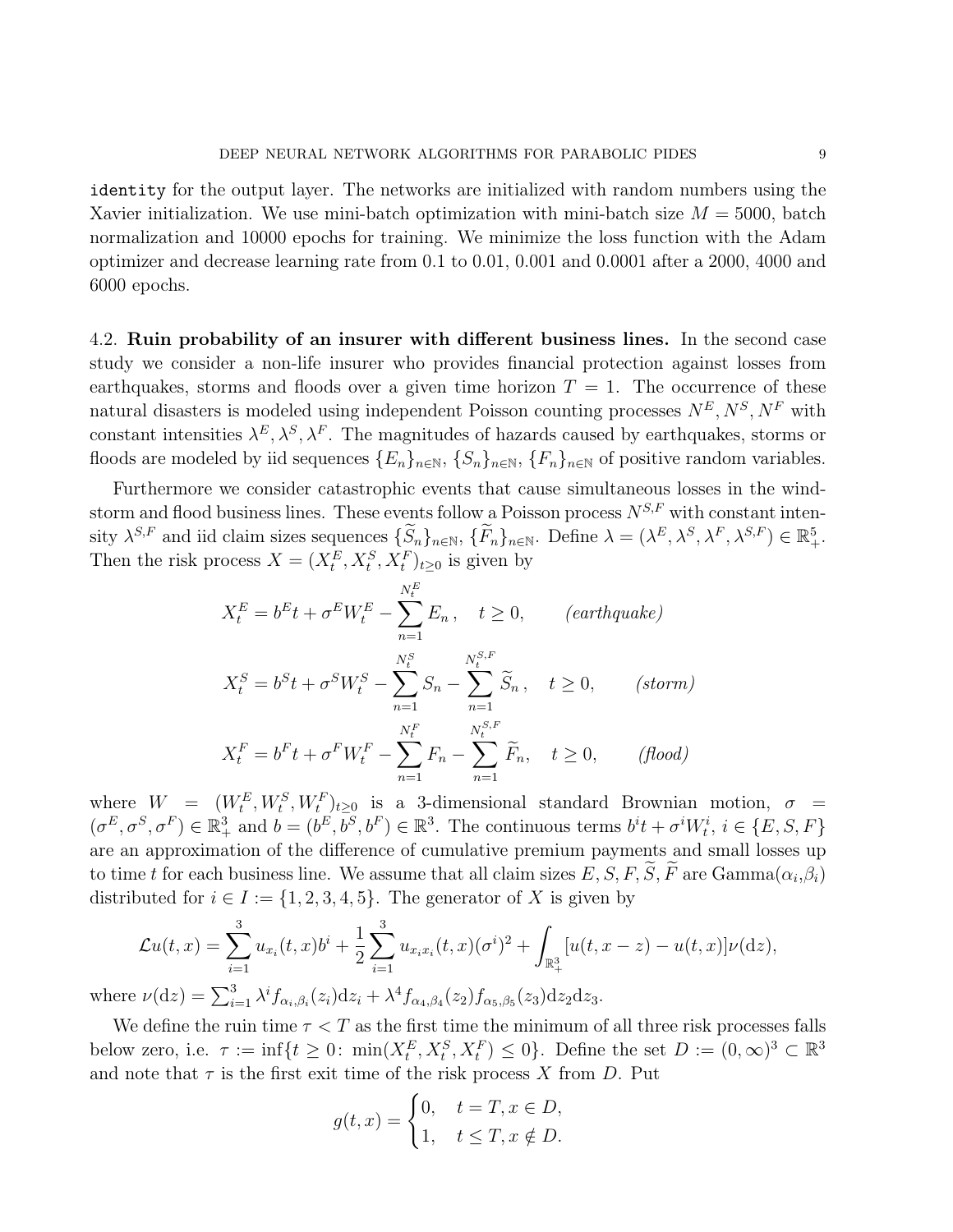The ruin probability u at time  $t \in [0, T]$  given  $\tau > t$  is

$$
u(t,x) := \mathbf{P}(\tau \le T \mid X_t = x) = \mathbb{E}[g(T \wedge \tau, X_{T \wedge \tau}) | X_t = x], \quad x \in D.
$$

By standard arguments  $u$  is the unique solution of the linear PIDE

$$
u_t(t,x) + \mathcal{L}u(t,x) = 0, \quad (t,x) \in [0,T) \times D,
$$

with boundary condition  $v(t, x) = g(t, x)$ .

We approximate  $x \mapsto u(0, x)$  on  $A := [0.1, 5]^3$  with a deep neural network  $\mathcal{U}_0$  assuming that  $\xi \sim \text{Unif}(A)$ . Moreover we compare the result to Monte-Carlo approximations  $U^{MC}(x)$  for fixed points  $x \in A$ . Table [2](#page-10-0) contains the parameters we use. Figure 2 shows the approximate

|  | $(0.1, 0.1, 0.1)$ $(6, 6, 6)$ $(2, 2, 10, 1)$ $(3, 2, 0.5, 2, 1)$ $(1, 1, 1, 1, 1)$ |  |
|--|-------------------------------------------------------------------------------------|--|

<span id="page-9-1"></span>Table 2. Parameters used for the case study on ruin probabilities. Recall that claim sizes are  $Gamma(\alpha_i, \beta_i)$  distributed.

solution  $\mathcal{U}_0(x) \approx u(0, x)$  obtained by the DNN algorithm on the sections  $\{(x^E, 3, 3): x^E \in$  $[0.1, 5]$ ,  $\{(3, x^S, 3) : x^S \in [0.1, 5]\}$  and  $\{(3, 3, x^F) : x^F \in [0.1, 5]\}$ . The network architecture is as in Remark [4.1,](#page-7-2) but since we are working in  $d = 3$  dimensions we choose mini-batch size  $M = 6000$  and 100 nodes for the hidden layers. To verify our result we computed  $U^{MC}(x) \approx$  $u(0, x)$  with Monte-Carlo for fixed  $x \in A$  using  $2 \cdot 10^6$  path simulations for each point. The relative error [\(4.2\)](#page-7-3) was computed to  $\epsilon = 0.0016$  (using 1000 simulations of  $\xi \sim \text{Unif}(A)$ ), which is again very small. Training of the network took around 740 seconds; the computation of the reference solution via Monte Carlo took around 20 seconds per point.

This example clearly shows the advantages of the DNN method over standard Monte Carlo for computing the solution on the entire set A. Suppose that we want to compute the solution on  $[0.1, 5]^3$  (as in our case study). Even the very coarse grid  $\{1, 2, \ldots, 5\}^3$  has already 125 gridpoints, and computing the solution for each gridpoint takes approximately  $20 \times 125 = 2500$ seconds, which is about three times the time for training the network.

# <span id="page-9-2"></span>5. Deep learning approximation for semilinear PIDEs

<span id="page-9-0"></span>Next we consider semilinear PIDEs of the form

$$
u_t(t,x) + \mathcal{L}u(t,x) + f(t,x,u(t,x),\nabla u(t,x)) = 0, \quad (t,x) \in [0,T) \times D,
$$
  
\n
$$
u(t,x) = g(t,x), \quad (t,x) \in ([0,T) \times (\mathbb{R}^d \setminus D)) \cup (\{T\} \times \mathbb{R}^d).
$$
\n(5.1)

Here  $f: [0, T] \times \mathbb{R}^d \times \mathbb{R} \times \mathbb{R}^d \to \mathbb{R}$  is a nonlinear function and the integro-differential operator  $\mathcal L$  is given by [\(2.2\)](#page-3-2). Our goal is to extend the deep splitting approximation method developed by Beck et al. [\[4\]](#page-22-5) for semilinear PDEs without boundary conditions to the more general equation [\(5.1\)](#page-9-2). Moreover, we propose an approach for improving the performance of the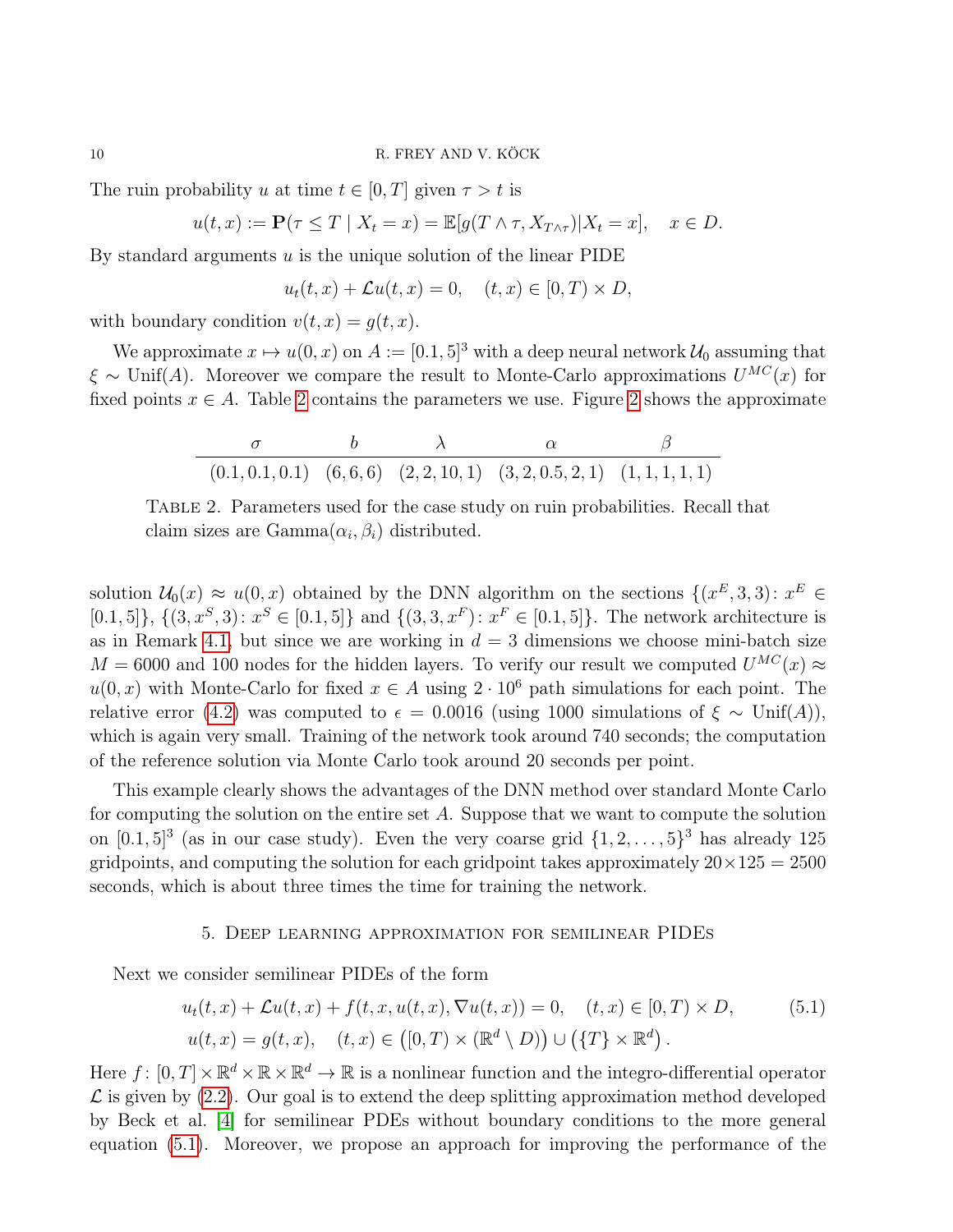

<span id="page-10-0"></span>FIGURE 2. Solution  $u(0, x)$  on  $\{(x^E, 3, 3): x$  $\in$  [0.1, 5]} (*left*),  $\{(3, x^S, 3): x^S \in [0.1, 5]\}$  (middle), and  $\{(3, 3, x^F): x^F \in [0.1, 5]\}$  (right) with the DNN-algorithm (black line) and Monte-Carlo (grey dots).

method. In the derivation of the deep splitting method we implicitly assume that a classical solution of this PIDE exists; see for instance Davis and Lleo [\[14\]](#page-22-14) for results on this issue.

5.1. **Basic method.** We divide the interval  $[0, T]$  into subintervals using a time grid  $0 =$  $t_0 < t_1 < \cdots < t_N = T$  and we let  $\Delta t_n = t_n - t_{n-1}$ . Suppose that  $u^*$  is the unique solution of the PIDE [\(5.1\)](#page-9-2). Define for a fixed  $u \in C^{0,1}([0,T] \times D)$  the function

$$
(t, x) \mapsto f_{[u]}(t, x) = f(t, x, u(t, x), \nabla u(t, x)).
$$

Then  $u^*$  also solves the linear PIDE

<span id="page-10-2"></span><span id="page-10-1"></span>
$$
u_t(t, x) + \mathcal{L}u(t, x) + f_{[u^*]}(t, x) = 0.
$$
\n(5.2)

Applying the Feynman-Kac formula to the linear PIDE [\(5.2\)](#page-10-1) we get the following representation for  $u^*$ 

$$
u^*(t_{n-1},x) = \mathbb{E}\Big[u^*(t_n \wedge \tau, X_{t_n \wedge \tau}^x) + \int_{t_{n-1}}^{t_n \wedge \tau} f_{[u^*]}(s, X_s^x) \, ds\Big], \quad x \in D. \tag{5.3}
$$

Here  $X^x$  solves the SDE [\(2.1\)](#page-3-0) with initial condition  $X^x_{t_{n-1}} = x$ , that is

$$
X_t^x = x + \int_{t_{n-1}}^t \mu(s, X_s^x) \, ds + \int_{t_{n-1}}^t \sigma(s, X_s^x) \, dW_s + \int_{t_{n-1}}^t \int_{\mathbb{R}^d} \gamma(s, X_{s-}^x, z) \, J(dz, ds),
$$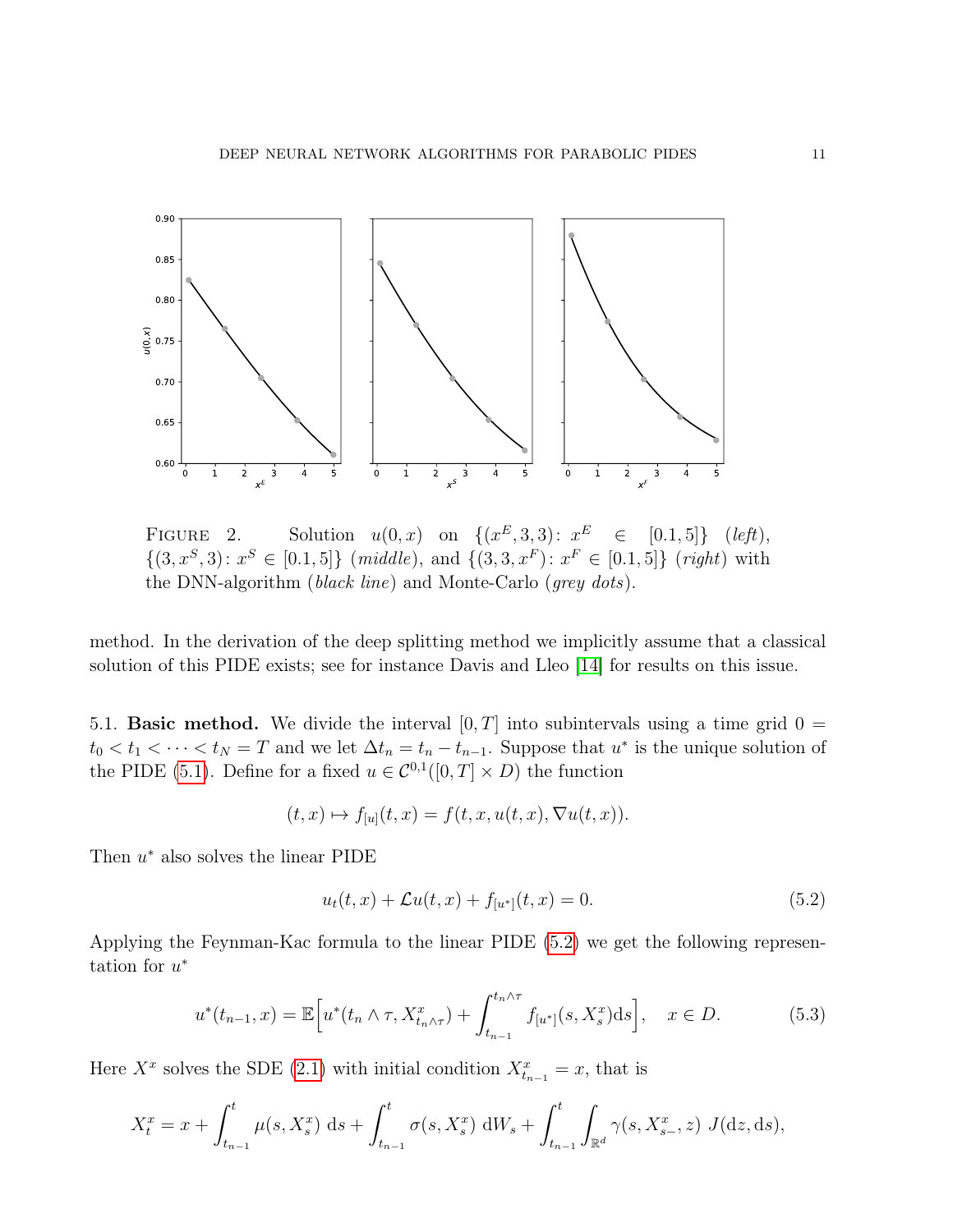and the stopping time  $\tau$  is given by  $\tau = \inf\{s > t_{n-1} : X_s^x \notin D\}$ . In the deep splitting method proposed in [\[4\]](#page-22-5) the integral term in [\(5.3\)](#page-10-2) is approximated by the endpoint rule

<span id="page-11-3"></span><span id="page-11-2"></span>
$$
\int_{t_{n-1}}^{t_n} f_{[u^*]}(s, X_s^x) ds \approx f_{[u^*]}(t_n, X_{t_n}^x) \Delta t_n.
$$
 (5.4)

An approximate solution  $\mathcal{U}_n(\cdot) \approx u^*(t_n, \cdot)$ ,  $n = 0, \ldots N$  is then found by backward induction over the grid points. The solution at the maturity  $t_N = T$  is defined using the terminal condition, that is  $\mathcal{U}_N(x) := g(T, x)$ . Given  $\mathcal{U}_n$  we then compute  $\mathcal{U}_{n-1}, n = 1, 2, \ldots, N$  as follows. First we put

$$
\tilde{u}(t_{n-1},x) := \mathbb{E}\Big[\mathcal{U}_n(X_{t_n}^x)\mathbf{1}_{\{\tau>t_n\}} + g(\tau,X_\tau^x)\mathbf{1}_{\{\tau\leq t_n\}} + (t_n \wedge \tau - t_{n-1})f(t_n \wedge \tau,X_{t_n \wedge \tau}^x)\mathcal{U}_n(X_{t_n \wedge \tau}^x), \nabla \mathcal{U}_n(X_{t_n \wedge \tau}^x)\Big)\Big].
$$
\n(5.5)

We then compute  $\mathcal{U}_{n-1} \approx \tilde{u}(t_{n-1}, \cdot)$  by applying the regression based DNN algorithm method from Section [3.](#page-4-0) In this step it is important to work with DNNs with a smooth activation function so that  $\nabla \mathcal{U}_n$  is well-defined.<sup>[2](#page-11-0)</sup>

*Remark* 5.1. An additional complication may arise if the domain  $D$  is unbounded. In that case we compute the approximate solution on some bounded set  $A_n \subset D$  and we have to make sure that the set  $A_n$  is big enough so that the probability of generating paths with  $X_{t_{n-1}} \in A_{n-1}$  but  $X_{t_n} \notin A_n$  is sufficiently small so that these paths can be ignored without affecting the training procedure. There are various ways to achieve this, see Beck et al. [\[4\]](#page-22-5) for details.

5.2. Alternative method. Next we discuss an alternative linearization procedure based on the midpoint rule

<span id="page-11-1"></span>
$$
\int_{t_{n-1}}^{t_n} f_{[u^*]}(s, X_s^x) ds \approx f_{[u^*]}(\bar{t}_n, X_{\bar{t}_n}^x) \Delta t_n.
$$
 (5.6)

Here  $\bar{t}_n = (t_{n-1} + t_n)/2$  is the midpoint of the interval  $[t_{n-1}, t_n]$ . It is well known that [\(5.6\)](#page-11-1) usually provides a better approximation to an integral than the endpoint rule [\(5.4\)](#page-11-2). We therefore propose the following approximation scheme based on the midpoint rule. In a first step we apply the approximation [\(5.5\)](#page-11-3) over the smaller interval  $[\bar{t}_n, t_n]$ ; this yields an approximate solution  $\overline{\mathcal{U}}_n$  at  $\overline{t}_n$ . Next we define

$$
\tilde{u}(t_{n-1},x) := \mathbb{E}\bigg[\mathcal{U}_n(X_{t_n}^x)\mathbf{1}_{\{\tau > t_n\}} + g(\tau, X_\tau^x)\mathbf{1}_{\{\tau \le t_n\}} + (t_n \wedge \tau - t_{n-1})f(\bar{t}_n \wedge \tau, X_{\bar{t}_n \wedge \tau}^x, \overline{\mathcal{U}}_n(X_{\bar{t}_n \wedge \tau}^x), \nabla \overline{\mathcal{U}}_n(X_{\bar{t}_n \wedge \tau}^x))\bigg];
$$

<span id="page-11-0"></span><sup>2</sup>If  $g(T, \cdot)$  is not  $\mathcal{C}^1$  one has to define  $\mathcal{U}_N$  as DNN approximation to the terminal condition; see for instance Germain et al. [\[17\]](#page-22-7).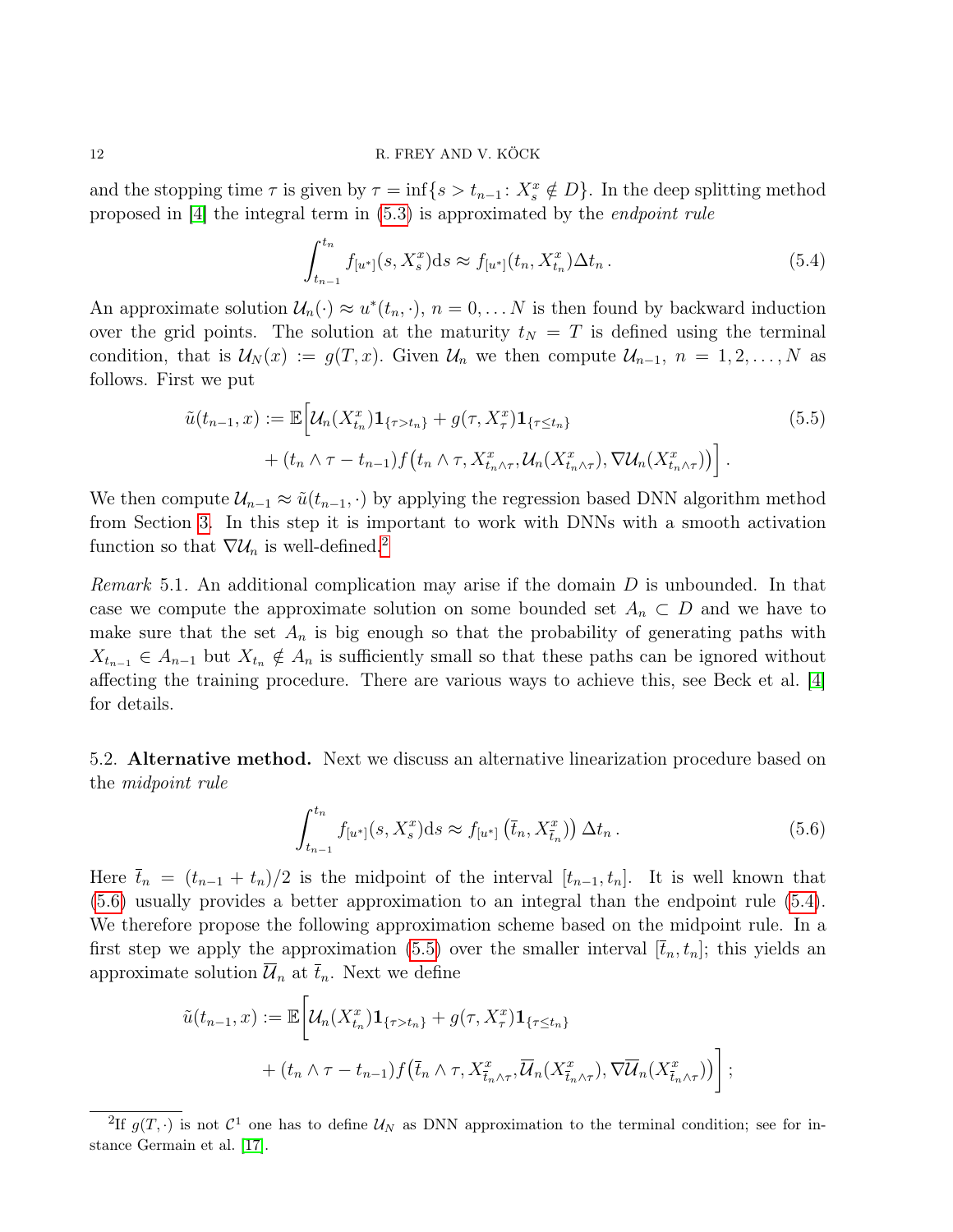as before, a numerical approximation  $\mathcal{U}_{n-1}$  to  $\tilde{u}(t_{n-1},x)$  is computed via the deep learning algorithm from Section [3.](#page-4-0) Our numerical experiments in Section [6](#page-12-0) show that the approximation based on the midpoint rule performs significantly better than the original deep splitting method from Beck et al. [\[4\]](#page-22-5).

Remark 5.2 (Convergence results). Germain et al. [\[17\]](#page-22-7) recently obtained a convergence result for the deep splitting method for PDEs. They consider only Cauchy problems (no boundary conditions) and they make strong Lipschitz assumptions on the coefficients of the equation. Under these conditions they come up with an estimate for the approximation error in terms of the mesh of the partition  $t_0, \ldots, t_N$  and the size of the DNN used in the individual time steps. We are confident that similar results can be obtained for PIDEs. However, theoretical convergence results are of limited practical use for designing an effective DNN approximation to PIDEs, and we leave this technical issue for future work.

## <span id="page-12-1"></span>6. Examples for the semilinear case

<span id="page-12-0"></span>In this section we test the algorithm in two case studies. First we consider the well-known stochastic regulator problem. This problem leads to a semilinear PIDE with an explicit solution that can be used as a validity check for our methods. The second case study is an actuarial example dealing with the optimization of an insurance portfolio under transaction costs and risk capital constraints.

6.1. Stochastic regulator problem. The first example is the stochastic linear regulator. Denote by  $c = (c_{1,t}, \ldots, c_{d,t})_{t\geq 0}$  an adapted control strategy and consider the controlled ddimensional process  $\widetilde{X}^c$  with dynamics

$$
d\widetilde{X}_{i,t} = c_{i,t} \, dt + \sigma_i dW_{i,t} + \int_{\mathbb{R}} z \, \widetilde{J}_i(dz, dt), \ 1 \le i \le d, \qquad \widetilde{X}_0 = x \in \mathbb{R}^d. \tag{6.1}
$$

Here  $W = (W_1, \ldots, W_d)$  is a d-dimensional standard Brownian motion,  $\theta \in \mathbb{R}^d$ ,  $\rho \in \mathbb{R}^d$ ,  $\sigma_1, \ldots, \sigma_d$  are positive constants,  $T > 0$  and  $\widetilde{J}_1, \ldots, \widetilde{J}_d$  is the compensated jump measure of d independent compound Poisson processes with  $Gamma(\alpha_i, \beta_i)$ -distributed jumps. Denote by A the set of all adapted d-dimensional processes c with  $\mathbb{E}\left[\int_0^T |c_s|^2 ds\right] < \infty$  and consider the control problem

$$
u(t,x) = \inf_{c \in \mathcal{A}} \mathbb{E} \bigg[ \sum_{i=1}^d \left( \int_t^T \left( (\widetilde{X}_{i,s}^c)^2 + \theta_i c_{i,s}^2 \right) ds + \rho_i (\widetilde{X}_{i,T}^c)^2 \right) \Big| \widetilde{X}_t^c = x \bigg], \quad t \in [0,T], \ x \in \mathbb{R}^d.
$$

The interpretation of this problem is that the controller wants to drive the process  $\widetilde{X}$  to zero using the control c; the instantaneous control cost (for instance the energy consumed) is measured by  $\theta c_t^2$ . At maturity T the controller incurs the terminal cost  $\rho \tilde{X}_T^2$ .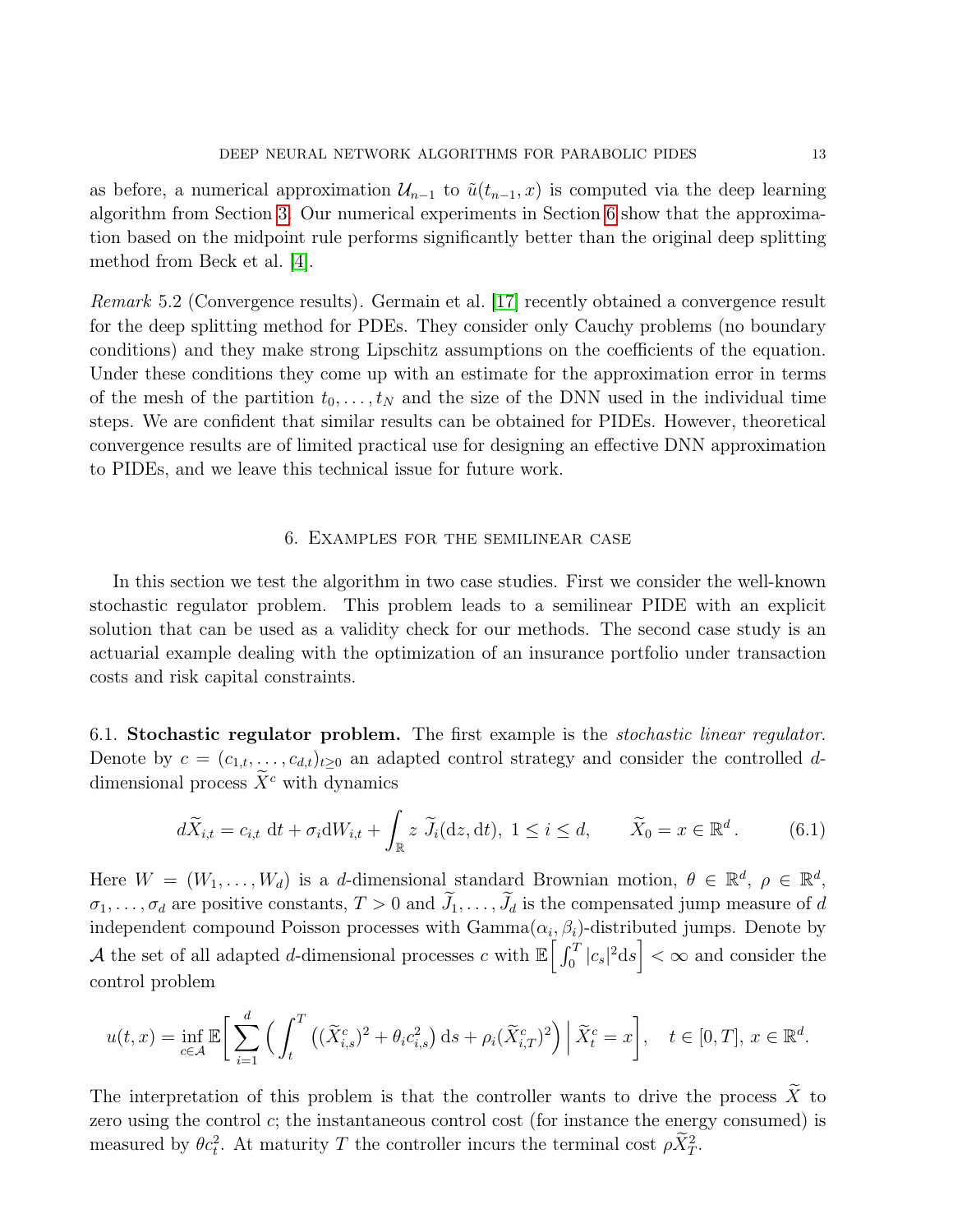The Hamilton-Jacobi-Bellman (HJB) equation associated to this control problem is

$$
u_t(t,x) + \frac{1}{2} \sum_{i=1}^d \sigma_i^2 u_{x_i x_i}(t,x) + \int_{\mathbb{R}^d} \left[ u(t,x+z) - u(t,x) - \sum_{i=1}^d z_i u_{x_i}(t,x) \right] \nu(\mathrm{d}z) + \sum_{i=1}^d x_i^2 + \inf_c \left\{ \sum_{i=1}^d c_i u_{x_i}(t,x) + \theta_i c_i^2 \right\} = 0, \quad (t,x) \in [0,T) \times \mathbb{R}^d,
$$

with terminal condition  $u(T, x) = \varphi(x) := \sum_{i=1}^d \rho_i x_i^2$ . The minimum in the HJB equation is attained at  $c_i^*(t, x) = -\frac{1}{2\theta}$  $2\theta_i$ ∂u  $\frac{\partial u}{\partial x_i}(t, x)$ , so that the value function solves the semilinear PIDE

<span id="page-13-0"></span>
$$
u_t(t,x) + \frac{1}{2} \sum_{i=1}^d \sigma_i^2 u_{x_i x_i}(t,x) - \sum_{i=1}^d \int_{\mathbb{R}^d} z_i \ \nu(\mathrm{d}z) u_{x_i}(t,x) + \int_{\mathbb{R}^d} [u(t,x+z) - u(t,x)] \ \nu(\mathrm{d}z) + \sum_{i=1}^d x_i^2 - \sum_{i=1}^d \frac{1}{4\theta_i} u_{x_i}(t,x)^2 = 0.
$$
 (6.2)

It is well known that the HJB equation [\(6.2\)](#page-13-0) can be solved analytically, see also [\[30\]](#page-23-11). For this we make the Ansatz  $u(t,x) = \sum_{i=1}^{d} a^{i}(t)x_i^2 + b(t)$ . Substitution into [\(6.2\)](#page-13-0) gives an ODE system for  $a(t)$  and  $b(t)$  that can be solved explicitly. One obtains

$$
a^{i}(t) = \sqrt{\theta_{i}} \frac{1 + \kappa_{i} e^{2t/\sqrt{\theta}}}{1 - \kappa_{i} e^{2t/\sqrt{\theta}}}, \qquad \kappa_{i} := \frac{\rho_{i} - \sqrt{\theta_{i}}}{\rho_{i} + \sqrt{\theta_{i}}} e^{-\frac{2T}{\sqrt{\theta_{i}}}}
$$

$$
b(t) = \sum_{i=1}^{d} \sqrt{\theta_{i}} \left(\sigma_{i}^{2} + \int_{\mathbb{R}^{d}} z_{i}^{2} \nu(\mathrm{d}z)\right) \left((T - t) + \log\left((1 - \kappa_{i} e^{2t})/(1 - \kappa_{i} e^{2T})\right)\right).
$$

To test the deep splitting method we computed  $u(t, x)$  for  $x \in A := [-2, 2]^d$  numerically. For this we partition the time horizon into  $N = 10$  intervals  $0 = t_0 < t_1 < \cdots < t_N = T$  and simulate the auxiliary process X for  $t \in [t_{n-1}, t_n]$ 

$$
X_{i,t} = \xi_i + \int_{t_{n-1}}^t \sigma_i \, dW_{i,s} + \int_{t_{n-1}}^t \int_{\mathbb{R}} z \, J_i(\mathrm{d}z, \mathrm{d}s) - \int_{t_{n-1}}^t \left( \int_{\mathbb{R}} z \, \nu_i(\mathrm{d}z) \right) \, \mathrm{d}s, \quad 1 \le i \le d,
$$

where W and J are as in [\(6.1\)](#page-12-1), and where  $\xi$  is uniformly distributed on A. The nonlinear term is finally given by

$$
f(t, x, y, z) = \sum_{i=1}^{d} \left( x_i^2 - \frac{1}{4\theta_i} z_i^2 \right).
$$

We use the midpoint rule [\(5.6\)](#page-11-1) to linearize the PIDE and approximate  $x \mapsto u(t_n, x)$  with a deep neural network  $\mathcal{U}_n$  for  $n = 0, 1, \ldots, N - 1$ ; details on numerics are given in Remark [6.1.](#page-14-0) Figure [3](#page-14-1) shows the approximate solution of u obtained by the deep splitting method and the analytic reference solution. Table [3](#page-14-2) contains the parameters used.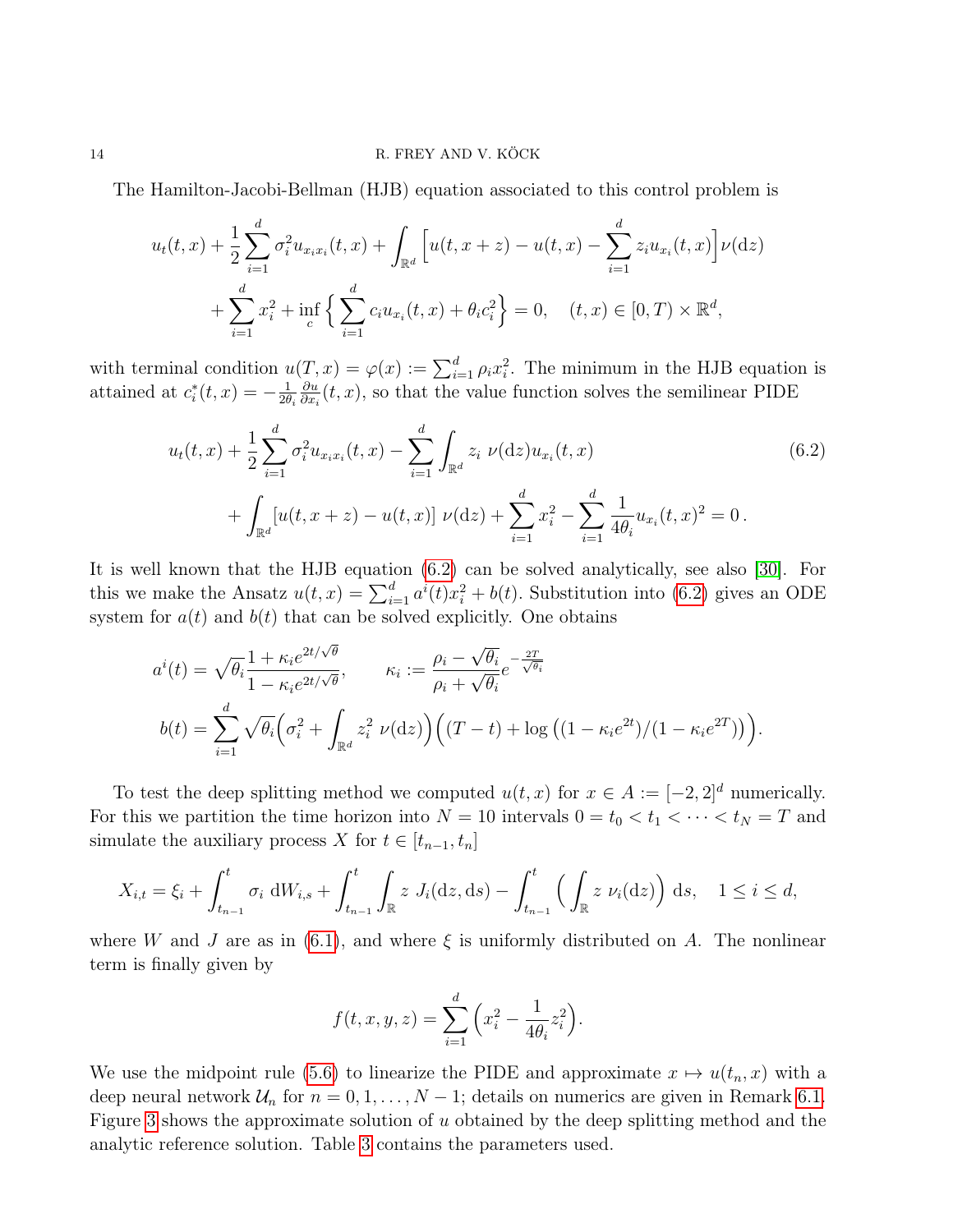As in the linear case the relative  $L^1$ -error for a deep neural network approximation  $\mathcal{U}_n$  at time  $t = t_n$  is defined as

<span id="page-14-3"></span>
$$
\epsilon_{t_n} := \mathbb{E}\bigg[\bigg|\frac{\mathcal{U}_n(\xi) - u(t_n, \xi)}{u(t_n, \xi)}\bigg|\bigg].\tag{6.3}
$$

Using 10000 simulations of  $\xi$  we approximate the relative error  $\epsilon_t$  [\(6.3\)](#page-14-3) for  $t = t_0, t_1, \ldots, t_{N-1}$ . In particular, for  $i = 1, ..., 10$  and  $n = 0, 1, ..., N - 1$  we train different networks  $\mathcal{U}_n^i$  with error  $\epsilon_{t_n}^i$  to compute the average error, i.e.  $\bar{\epsilon}_t = \frac{1}{10}$  $\frac{1}{10}\sum_{i=1}^{10} \epsilon_t^i$  for  $t = t_n$ ,  $n = 0, 1, \ldots, N - 1$ . The training for the whole network, that consists of 20 sub-networks (10 DNNs at  $t_n$  and 10 DNNs at midpoints  $\bar{t}_n$ ), took around 7500 seconds. Figure [4](#page-15-0) compares the error  $\bar{\epsilon}$  of the midpoint method to the averaged relative  $L^1$ -error computed with the endpoint rule [\(5.4\)](#page-11-2) with  $N = 10$ . Clearly, the method based on the midpoint rule performs substantially better than the standard method based on the endpoint rule. Note that even though we use  $N = 10$  for both methods the midpoint rule requires training of 20 networks. However our experiments showed that the midpoint rule with  $N = 10$  discretization steps also outperforms the endpoint rule with  $N = 20$  steps.

<span id="page-14-2"></span>
$$
\begin{array}{ccccccccc}\nT & d & \sigma & \theta & \rho & \lambda & \alpha & \beta \\
1 & 4 & (0.1, \ldots, 0.1) & (1, \ldots, 1) & (0.5, \ldots, 0.5) & (10, \ldots, 10) & (0.4, \ldots, 0.4) & (4, \ldots, 4)\n\end{array}
$$

<span id="page-14-1"></span>TABLE 3. Parameters used in the stochastic regulator problem



FIGURE 3. Explicit solution  $u(0, x)$  (grey) and DNN-approximation  $\mathcal{U}(x)$  $(black)$  on  $\{x = (x_1, 1, 1, 1) : x_1 \in [-2, 2]\}.$ 

<span id="page-14-0"></span>Remark 6.1 (Details on the numeric implementation). We used a similar network architecture as in [\[4\]](#page-22-5). We worked with deep neural networks with 2 hidden layers consisting of 100 nodes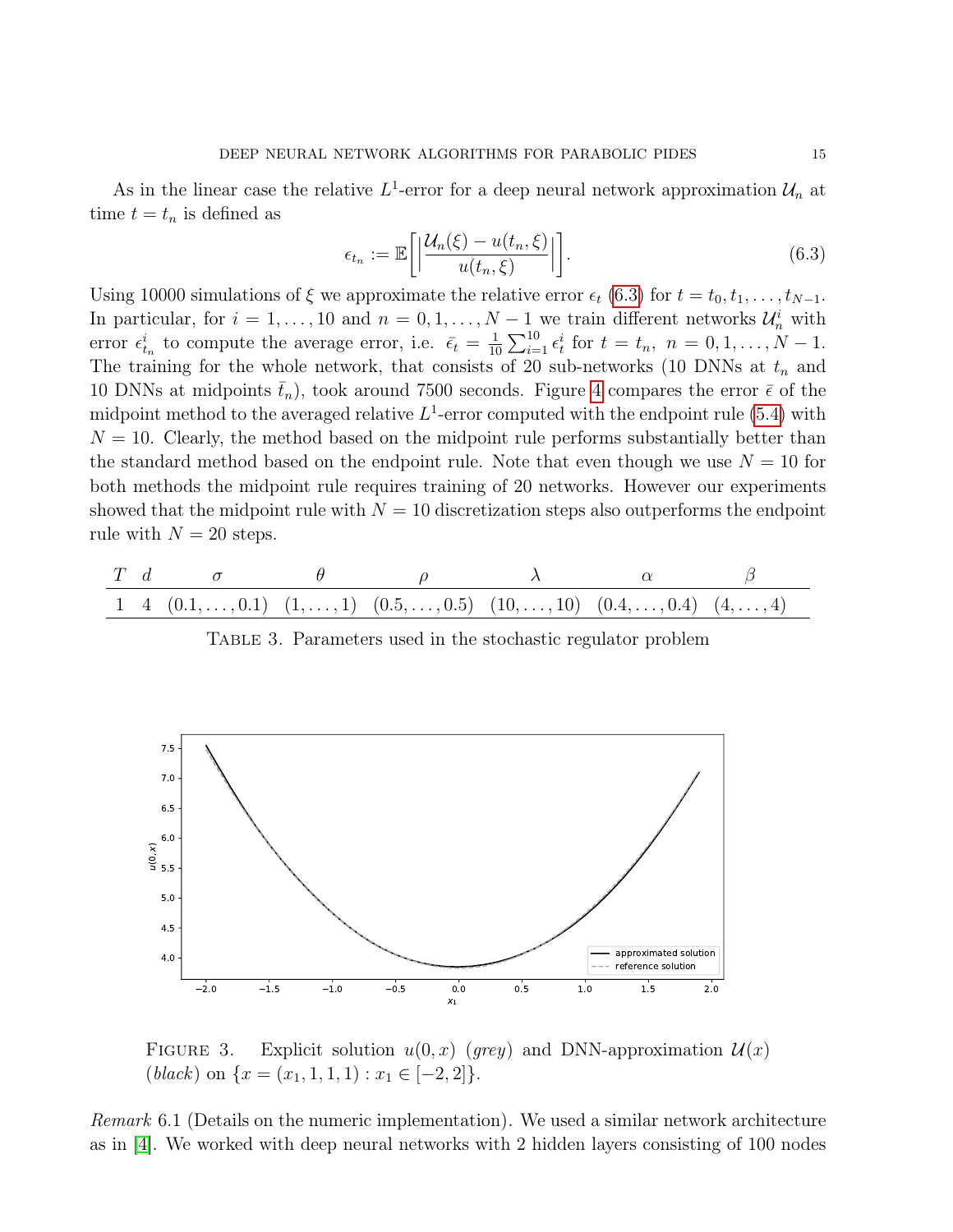

<span id="page-15-0"></span>FIGURE 4. Comparison of the averaged relative  $L^1$ -error  $\bar{\epsilon}_t$  of the endpoint (grey) and the midpoint (black) approximation for  $N = 10$ .

each. All neural networks are initialized with random numbers using the Xavier initialization. We use mini-batch optimization with mini-batch size  $M = 5000$ , batch normalization and 12000 training epochs. The loss function is minimized with the Adam optimizer and decreasing learning rate from 0.1 to 0.01, 0.001, 0.0001 and 0.00001 after 2000, 4000, 6000 and 8000 epochs. We use sigmoid as activation function for the hidden layers and the identity for the output layer. All computations were run on a Lenovo Thinkpad notebook with an Intel Core i5 processor (1.7 GHz) and 16 GB memory.

6.2. Optimal insurance portfolios with risk capital constraints. The second case study is an optimization problem in insurance. We consider a stylized model of an insurance company who dynamically optimizes her holdings of some insurance portfolio in the presence of transaction costs and risk capital constraints. Without of capital constraints the problem admits an analytic solution and is therefore a useful test case. With capital constraints the model leads to a semilinear boundary value problem for which there is no explicit solution, and we study this case numerically using the deep splitting method. In fact, the analysis of the impact of risk capital constraints on optimal insurance portfolios is also interesting in its own right.

Consider an insurer who invests into an insurance portfolio with market value  $S_t$  at time  $t$  and in cash. We assume that the process  $S$  has dynamics

$$
dS_t = \bar{\mu}dt + \sigma dW_t - dR_t,
$$

Here the Brownian motion  $W$  models the compensated small claims, the compound Poisson process R with intensity  $\lambda$  and jump size distribution  $\eta(\mathrm{d}z)$  models the large claims, and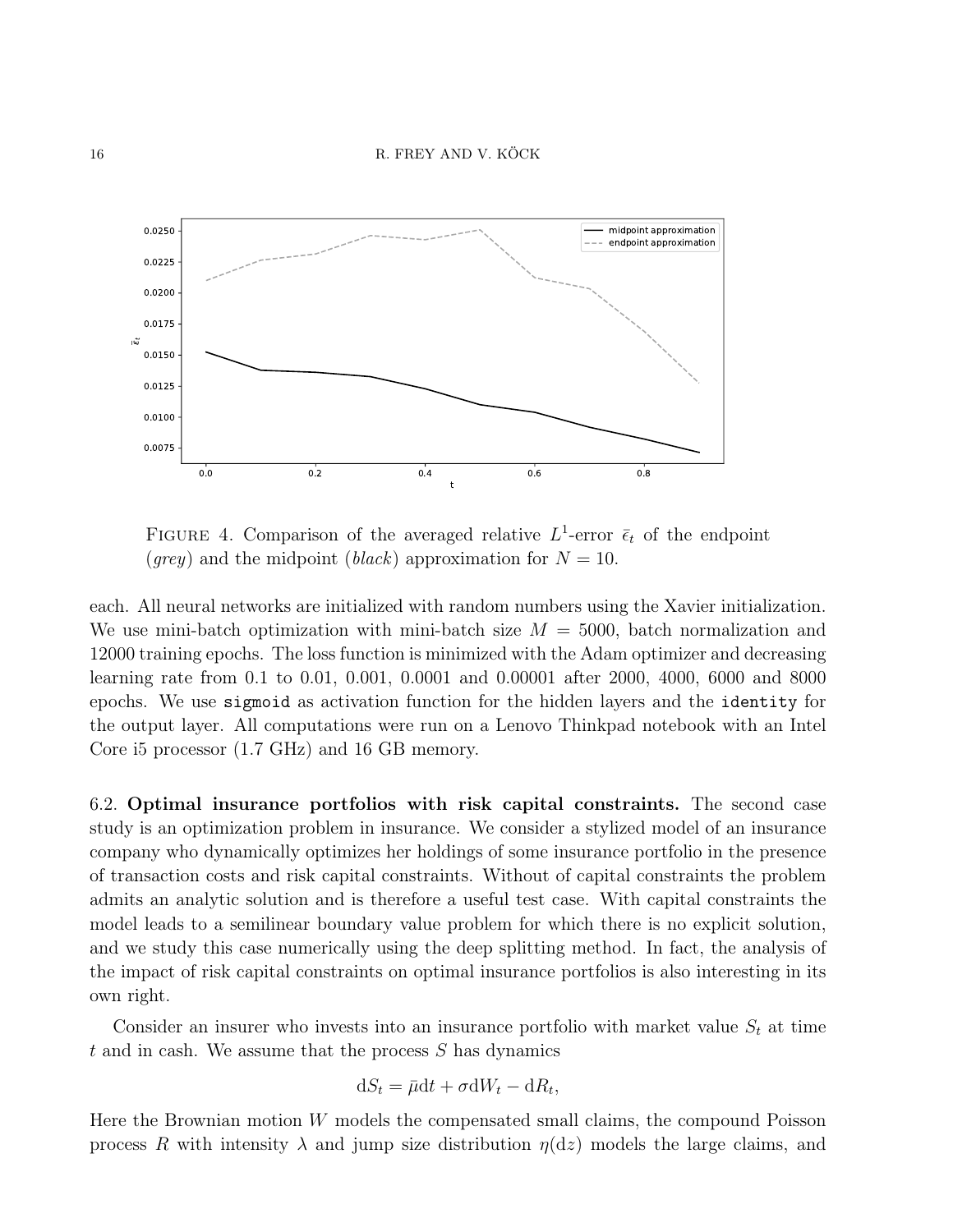$\bar{\mu} > 0$  is the premium income of the portfolio. We assume that the insurance portfolio can be adjusted only gradually over time. In mathematical terms this means that the insurer uses an absolutely continuous trading strategy with trading rate  $\theta = (\theta_t)_{0 \leq t \leq T}$ , so that for a given strategy  $\theta$ , the size  $Q^{\theta}$  of the insurance portfolio satisfies  $dQ_t^{\theta} = \theta_t dt$ . We assume that Moreover, the insurer incurs a transaction cost that is proportional to the trading rate  $\theta_t^2$ . This models the fact that a rapid adjustment of the insurance portfolio is expensive, as the insurer needs to carry out costly marketing activities or to enter into expensive reinsurance contracts. Given a parameter  $\kappa > 0$  modelling the size of the transaction cost, the cash position  $C^{\theta}$  has dynamics

$$
\mathrm{d}C_t^{\theta} = -(\theta_t S_t + \kappa \theta_t^2) \mathrm{d}t.
$$

Here the term  $-\theta_t S_t dt$  gives the revenue from trading the insurance position and the term  $-\kappa\theta_t^2 dt$  models the reduction of the cash position due to transaction costs. From a mathematical viewpoint this model is fairly similar to models used in the literature on optimal portfolio execution such as Cardaliaguet and LeHalle [\[7\]](#page-22-15) or Cartea et al. [\[8\]](#page-22-16).

Denote by  $E_t^{\theta} = S_t Q_t^{\theta} + C_t^{\theta}$  the insurer's *equity*. We assume that the insurer wants to maximize the expected value of her equity position  $E_T^{\theta}$  at some horizon date time T, and that she incurs a liquidation cost of size  $\gamma(Q_T^{\theta})^2$  for some parameter  $\gamma > 0$ . Note that for a given strategy  $\theta$  the process  $(Q^{\theta}, E^{\theta})$  has dynamics

<span id="page-16-0"></span>
$$
dQ_t^{\theta} = \theta_t dt,
$$
  
\n
$$
dE_t^{\theta} = Q_t^{\theta} \bar{\mu} dt + Q_t^{\theta} \sigma dW_t - Q_t^{\theta} dR_t - \kappa \theta_t^2 dt.
$$

Hence the pair  $(Q^{\theta}, E^{\theta})$  is Markov and we may use this process as state process. We define the value function of the insurers optimization problem for  $t \in [0, T]$  as

<span id="page-16-1"></span>
$$
u(t,q,e) := \sup_{\theta \in \mathcal{A}} \mathbb{E} \left[ E_T^{\theta} - \gamma (Q_T^{\theta})^2 \mid Q_t^{\theta} = q, \ E_t^{\theta} = e \right],\tag{6.4}
$$

where A denotes the set of all adapted trading rates such that  $E\left[\int_0^T \theta_t^2 dt\right] < \infty$ .

To prevent early ruin regulatory institutions usually impose risk capital constraints. In particular they may liquidate an insurance company if the equity is too low compared to the size of the company's insurance portfolio. Below we use the deep splitting method to study how capital constraints affects the value function and the optimal strategy of the reinsurer. Before that we consider the unconstraint problem. In that case there exists an explicit solution to the HJB equation (PIDE [\(6.7\)](#page-17-0) below), which can be used to test the performance of the deep splitting method.

6.2.1. The case without constraints. By standard arguments the HJB equation associated with the problem  $(6.4)$  is

$$
u_t(t, q, e) + q\bar{\mu}u_e(t, q, e) + \frac{1}{2}\sigma^2 q^2 u_{ee}(t, q, e) + \lambda \int_0^\infty [u(t, q, e + qz) - u(t, q, e)]\eta(\mathrm{d}z) \tag{6.5}
$$
  
+ 
$$
\sup_{\theta \in \mathbb{R}} \{ \theta u_q(t, q, e) - \kappa \theta^2 u_e(t, q, e) \} = 0,
$$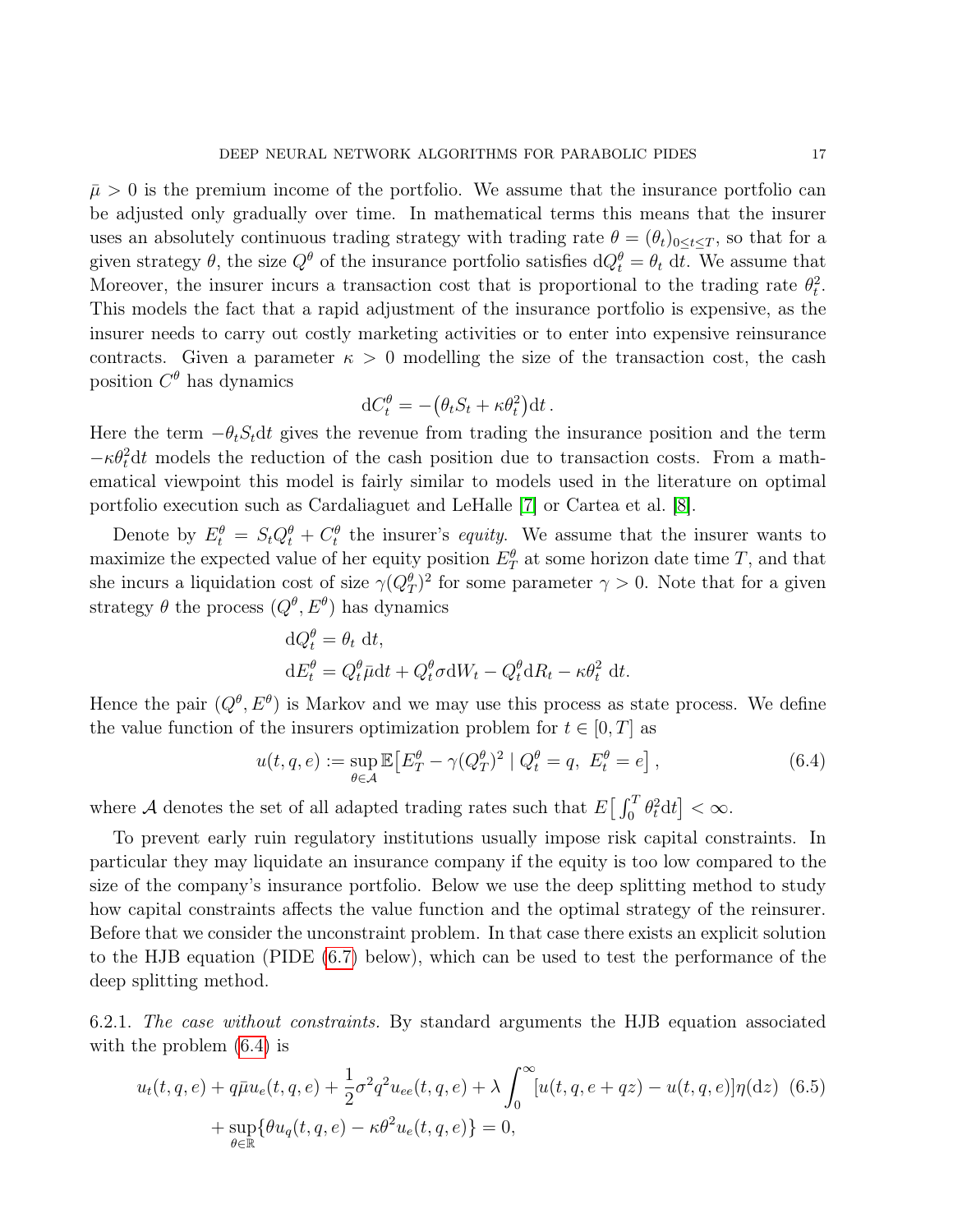with terminal condition  $u(T, q, e) = e^2 - \gamma q^2$ . Maximization gives the candidate optimal trading rate

<span id="page-17-2"></span><span id="page-17-0"></span>
$$
\theta_t^*(t, q, e) = \frac{1}{2\kappa} \frac{u_q(t, q, e)}{u_e(t, q, e)};
$$
\n(6.6)

substitution into [\(6.5\)](#page-16-1) yields the semilinear PIDE

$$
u_t(t, q, e) + q\bar{\mu}u_e(t, q, e) + \frac{1}{2}\sigma^2 q^2 u_{ee}(t, q, e) + \lambda \int_0^\infty [u(t, q, e + qz) - u(t, q, e)] \eta(\mathrm{d}z) (6.7) + \frac{1}{4\kappa} \frac{u_q(t, q, e)^2}{u_e(t, q, e)} = 0.
$$

To solve the case without constraints we make the Ansatz  $u(t, q, e) = e + v(t, q)$ , that is we assume that  $u$  is linear in the equity value  $e$ . This implies

$$
\lambda \int_0^\infty [u(t, q, e + qz) - u(t, q, e)] \eta(\mathrm{d}z) = \lambda q \int_0^\infty z \eta(\mathrm{d}z) =: q\lambda \bar{\eta}.
$$

If we define  $\bar{\alpha} = \bar{\mu} - \lambda \bar{\eta}$ , [\(6.7\)](#page-17-0) reduces to the following the following first order PDE for v

<span id="page-17-1"></span>
$$
-\bar{\alpha}q = v_t(t,q) + \frac{v_q(t,q)^2}{4\kappa},\qquad(6.8)
$$

with terminal condition  $v(T, q) = -\gamma q^2$ . To find an explicit solution for v we follow Cardaliaguet and LeHalle [\[7\]](#page-22-15) and make the Ansatz  $v(t,q) = h_0(t) + h_1(t)q - \frac{1}{2}$  $\frac{1}{2}h_2(t)q^2$ . Sub-stitution in the HJB equation [\(6.8\)](#page-17-1) gives the following ODE system for  $h_0, h_1, h_2$ 

$$
h'_2 = h_2^2/(2\kappa),
$$
  $h'_1 = -\bar{\alpha} + h_1 h_2/(2\kappa),$   $h'_0 = -h_1^2/(4\kappa)$ 

with terminal condition  $h_0(T) = h_1(T) = 0$  and  $h_2(T) = 2\gamma$ . The ODEs can be solved explicitly: one has

$$
h_2(t) = \frac{2\kappa}{T + \frac{\kappa}{\gamma} - t},
$$
  
\n
$$
h_1(t) = \frac{c_1 + \frac{1}{2}\bar{\alpha}t^2 - a\bar{\alpha}t}{a - t},
$$
 where  $c_1 := -\frac{1}{2}\bar{\alpha}T^2 + a\bar{\alpha}T$  and  $a := T + \frac{\kappa}{\gamma}$ ,  
\n
$$
h_0(t) = \frac{1}{4\kappa(a - t)} \left( -\frac{2}{3}\bar{\alpha}^2 a^4 + \frac{2}{3}\bar{\alpha}^2 a^3 t + 2\bar{\alpha} a^2 c_1 + \bar{\alpha} c_1 t^2 - 2\bar{\alpha} a c_1 t - c_1^2 + \frac{1}{12}\bar{\alpha}^2 t^4 - \frac{1}{3}\bar{\alpha}^2 a t^3 \right).
$$

For comparison purposes we computed the solution  $u(t, x) = u(t, q, e)$  of [\(6.7\)](#page-17-0) with the deep splitting algorithm on the set A:={ $(q, e): -7 \le q \le 7, 0 \le e \le 6$ }. For this we partition the time horizon into  $N = 10$  intervals  $0 = t_0 < t_1 < \cdots < t_N = T$  and simulate the auxiliary process  $X = (X^Q, X^E)$  with  $X_t^Q = \xi^Q$  and

$$
X_t^E = \xi^E + \int_{t_{n-1}}^t X_s^Q \bar{\mu} \, ds + \int_{t_{n-1}}^t X_s^Q \sigma \, dW_s + \int_{t_{n-1}}^t \int_{\mathbb{R}} X_s^Q z \, J(dz, ds),
$$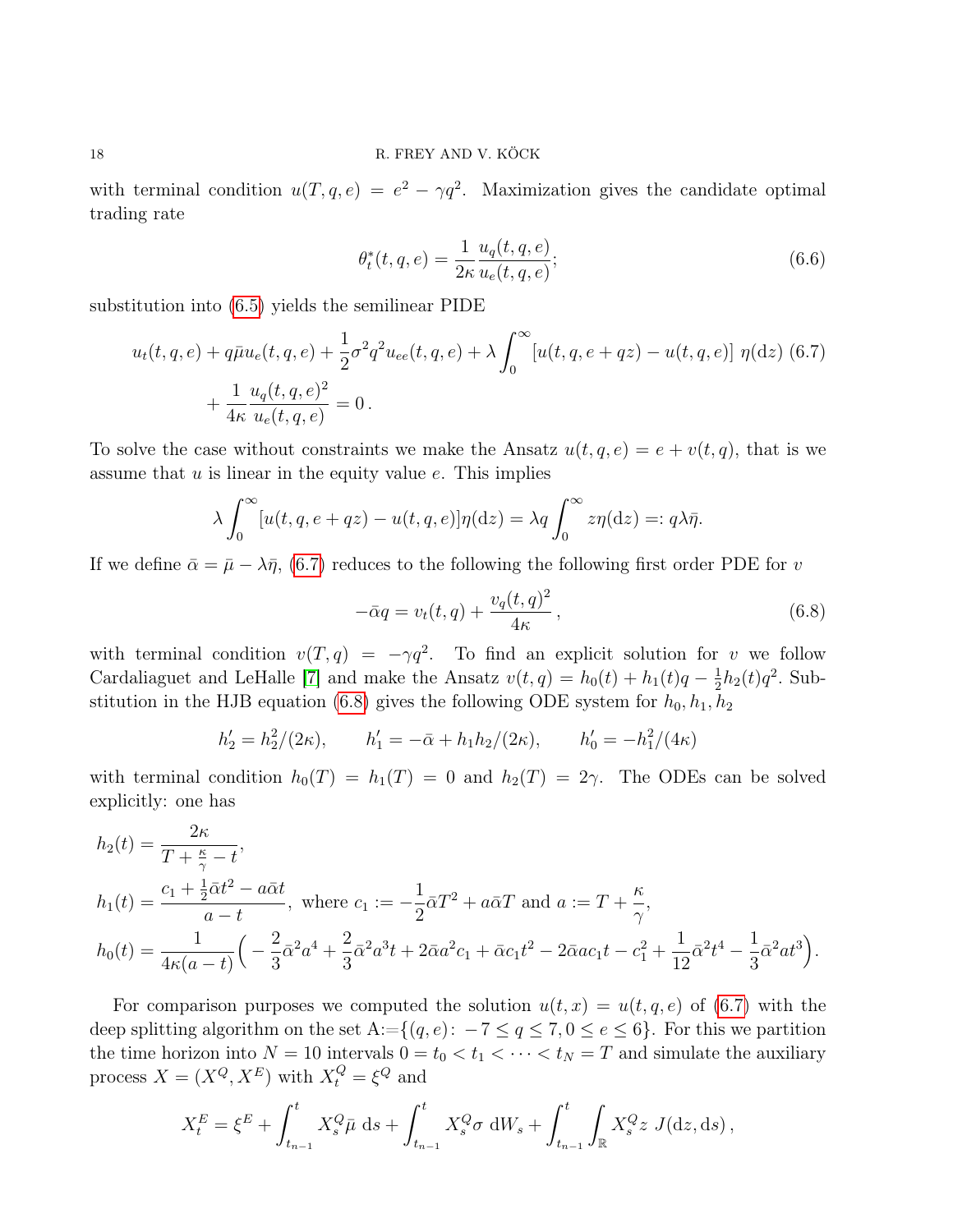where  $\xi = (\xi^Q, \xi^E)$  is uniformly distributed on  $[-7, 7] \times [0, 7]$ , W is a Brownian motion and J is a jump measure with compensating measure  $\nu = \lambda \eta$  for  $\eta$  a Gamma distribution with parameters  $\alpha$  and  $\beta$ . Moreover, we identify the nonlinear term in the PIDE to

$$
f(t, x, y, z) = \frac{1}{4\kappa} \frac{z_1^2}{z_2}.
$$

We used the midpoint rule [\(5.6\)](#page-11-1) to linearize the PIDE. The network architecture was as in Remark [6.1.](#page-14-0) The training for the whole network that consists of 20 subnetworks (a DNN for every grid point  $t_n$ ,  $0 \le n \le 9$  and a DNN for every midpoint  $\bar{t}_n$ ) took around 4400 seconds. Table [4](#page-18-0) contains the parameters used in the experiment. Figure [5](#page-18-1) shows the approximate solution  $\mathcal{U}_0$  obtained by the deep splitting algorithm and the analytic reference solution.

<span id="page-18-1"></span>
$$
\begin{array}{ccccc}\n\sigma & \gamma & \kappa & \bar{\mu} & \lambda & \alpha & \beta \\
\hline\n0.1 & 0.1 & 0.1 & 0.8 & 5 & 0.4 & 4\n\end{array}
$$

Table 4. Parameters for the optimal insurance problem

<span id="page-18-0"></span>

FIGURE 5. Solution of the unconstraint insurance problem for  $q \in [-7, 7]$ ,  $e = 3$  (left) and  $q = -4$ ,  $e \in [0, 6]$  (right) with the DNN-algorithm (black) and reference solution (*grey*).

As the solution u can be zero we report the absolute  $L^1$ -error between the DNN approximation  $\mathcal{U}_n$  and the analytic solution, that is  $\varepsilon_{t_n}^{\text{abs}} := \mathbb{E}\Big[|\mathcal{U}_n(\xi) - u(t_n, \xi)|\Big]$ i . To compute the absolute error we used 10000 simulations of  $\xi = (\xi^Q, \xi^E)$  where  $\xi^Q \sim \text{Unif}([-7, 7])$  and  $\xi^E \sim$  Unif([0,6]) Figure [6](#page-19-0) illustrates the mean error of 10 different DNN approximations  $\mathcal{U}_n^i$ ,  $i = 1, \ldots, 10$ , i.e. using once the midpoint rule and once the original method from [\[4\]](#page-22-5).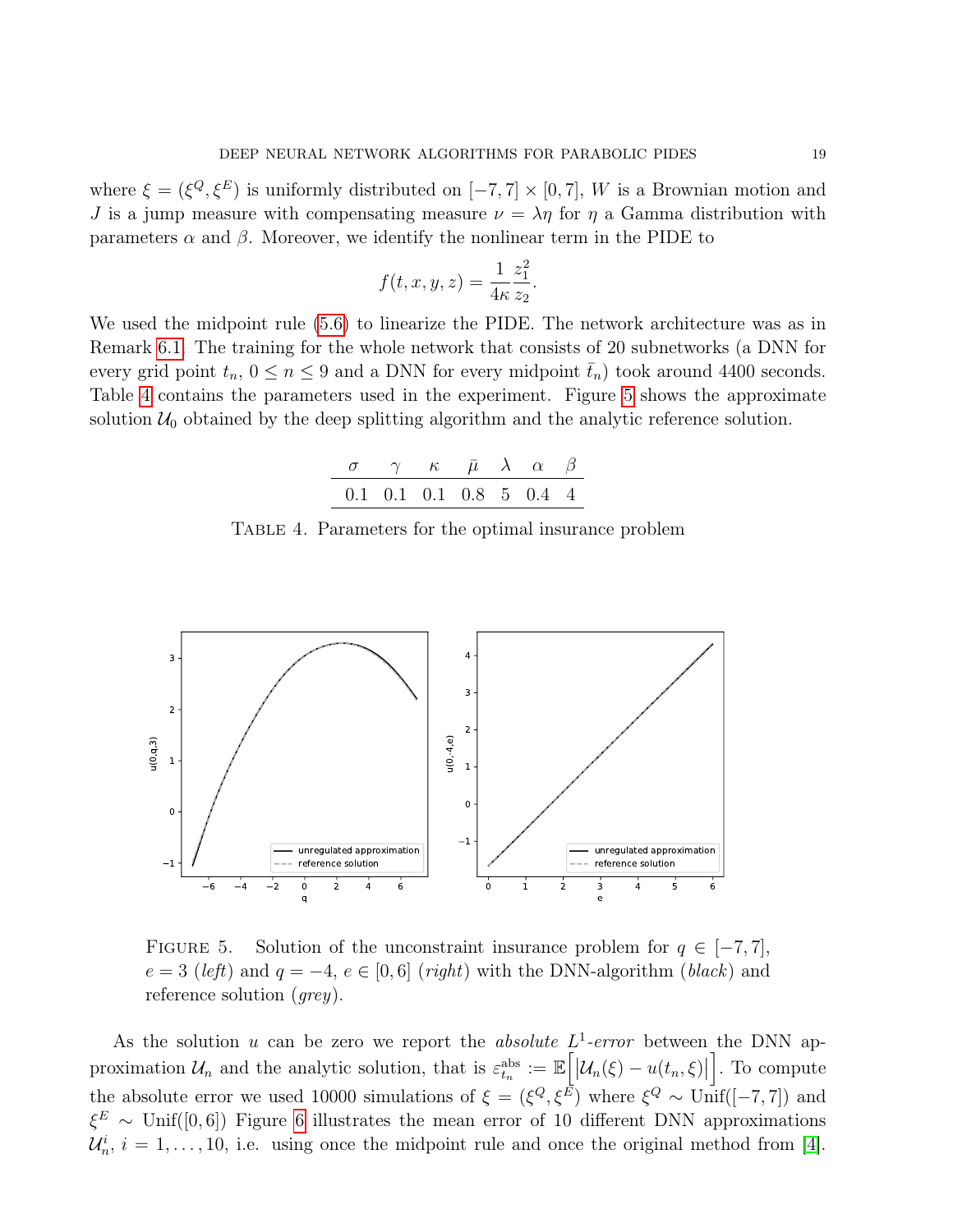We see that the algorithm based on the midpoint rule performs substantially better than the original deep splitting method.



<span id="page-19-0"></span>FIGURE 6. Comparison of the two different training methods illustrating the averaged absolute  $L^1$ -error  $\bar{\varepsilon}_t^{\text{abs}}$  using endpoint  $(grey)$  and midpoint  $(black)$ approximation in 10 training procedures.

6.2.2. The optimization problem with constraints. Next we discuss the optimization problem under risk capital constraints. We expect that risk capital constraints will alter the investment decisions of the insurer since she wants to avoid a liquidation of the company. To set up the corresponding optimization problem we need to specify the set D of acceptable positions of the insurer and the liquidation value of the company given that its position exits from  $D$ . For numerical reasons it is convenient to model D as a bounded set. Given large constants  $\bar{e}$  and  $\bar{q}$  and a parameter  $\delta > 0$  we define the set D of acceptable positions as

$$
D = \{(q, e) \in \mathbb{R}^2 \colon |q| < \bar{q}, \ \delta|q| < e < \bar{e}\}.
$$

The constraint  $e > \delta |q|$  implies that before liquidation the *solvency ratio*  $|Q_t|/E_t$  of the insurer is bounded by  $\delta^{-1}$ , so that  $\delta^{-1}$  can be viewed as a measure of the regulator's risk tolerance. We assume that the liquidation value of the insurance company on the boundary of  $D$  is given by the value  $u^{\text{unreg}}$  of the company in the unconstraint problem, reduced by a penalty  $k(t, q, e) \geq 0$ , and we set

$$
g(t, q, e) = u^{\text{unreg}}(t, q, e) - k(t, q, e).
$$

Here  $k : [0, T] \times [-\bar{q}, \bar{q}] \times [0, \bar{e}] \to [0, \infty)$  is a smooth function that penalizes exit from the set of acceptable positions. We assume that  $k(t, q, \bar{e}) = 0, 0 \le t \le T$  (no penalization for high equity values) and that  $k(T, q, e) = 0$ ,  $0 \le e \le \bar{e}$  (no penalization at maturity). In our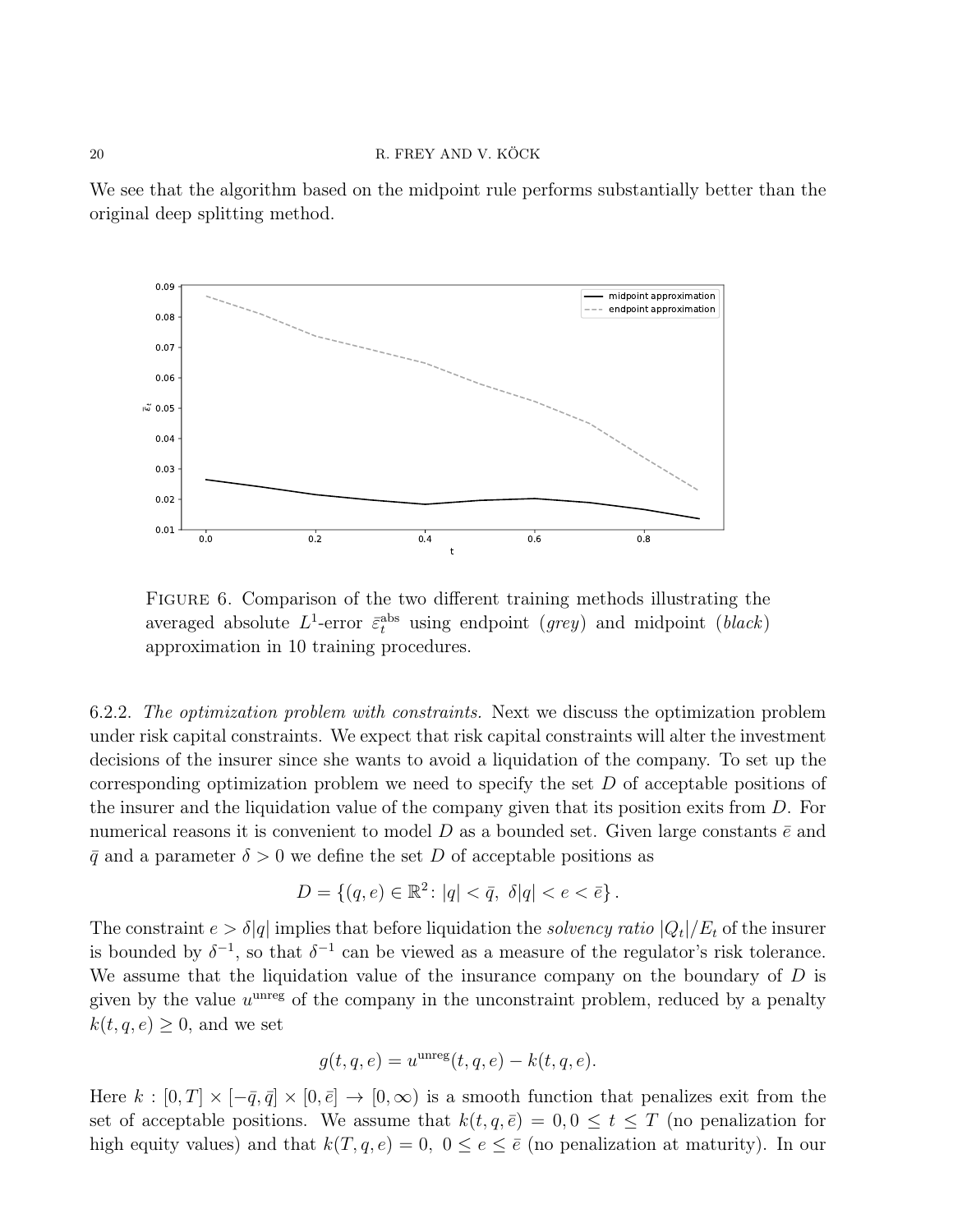numerical experiments we take  $\bar{e} = 10^6$   $\delta = 1$ , and  $k(t, q, e) = 0.5(T - t)(\bar{e} - e)/\bar{e}$ ; the other parameters are identical to the unconstraint case, see Table [4.](#page-18-0)

The value function for the problem with risk capital constraints is

$$
u^{\text{reg}}(t,q,e) = \sup_{\theta \in \mathcal{A}} \mathbb{E}\big[g(\tau \wedge T, Q_{\tau \wedge T}^{\theta}, E_{\tau \wedge T}^{\theta}) | Q_t = q, \ E_t = e\big], \quad t \in [0,T], (q,e) \in D,
$$

where  $\tau = \inf\{s \ge t : (Q^{\theta}, E^{\theta}) \notin D\}$ . The PIDE associated with this control problem and the form of the optimal strategy are the same as in the unregulated case (see  $(6.5)$ ) and  $(6.6)$ ), but now we have in addition the boundary condition

$$
u(t, q, e) = u^{\text{unreg}}(t, q, e) - k(t, q, e), \quad t \in [0, T), (q, e) \notin D.
$$

Due to the boundary condition the Ansatz  $u^{\text{reg}}(t, q, e) = e + v(t, q)$  does not hold and we had to compute  $u^{\text{reg}}$  via the deep splitting algorithm. In view of its superior performance in the unconstraint case we worked with the *midpoint* procedure, and we used the same network architecture as in the unconstraint case. We worked on the set  $A = \{(q, e): -e \leq q \leq e, 0 \leq \theta\}$  $e \le 6$   $\subset D$ . Figure [7](#page-20-0) illustrates the DNN-approximation for  $u^{\text{reg}}(0, q, e)$  and  $u^{\text{unreg}}(0, q, e)$  on the sections  $\{(q, 4) : q \in [-4, 4]\}$  and  $\{(2, e) : e \in [2, 6]\}$ . The right plot shows that with risk capital constraints the value function is concave in e and for  $e \approx 2$  significantly lower than  $u^{\text{unreg}}$  (for  $\delta = 1$  the point  $(q, e) = (2, 2)$  belongs to the lower bound of D).



<span id="page-20-0"></span>FIGURE 7. DNN-approximations of  $u^{reg}(0, q, e)$  (black) and  $u^{unreg}(0, q, e)$ (grey) on the section  $\{(q, 4) : q \in [-4, 4]\}$  (left) and on  $\{(2, e) : e \in [2, 6]\}$  $(\textit{right}).$ 

The optimal trading rate is plotted in Figure [8.](#page-21-2) The plots show that the optimal strategy differs from the optimal strategy in the unregulated case as the insurer wants to reduce the size  $|\theta_t^*|$  of his risky position in order to avoid liquidation. For instance, in the right plot the optimal trading rate for  $q = 2$  is negative for e close to 2. This is quite intuitive: the insurer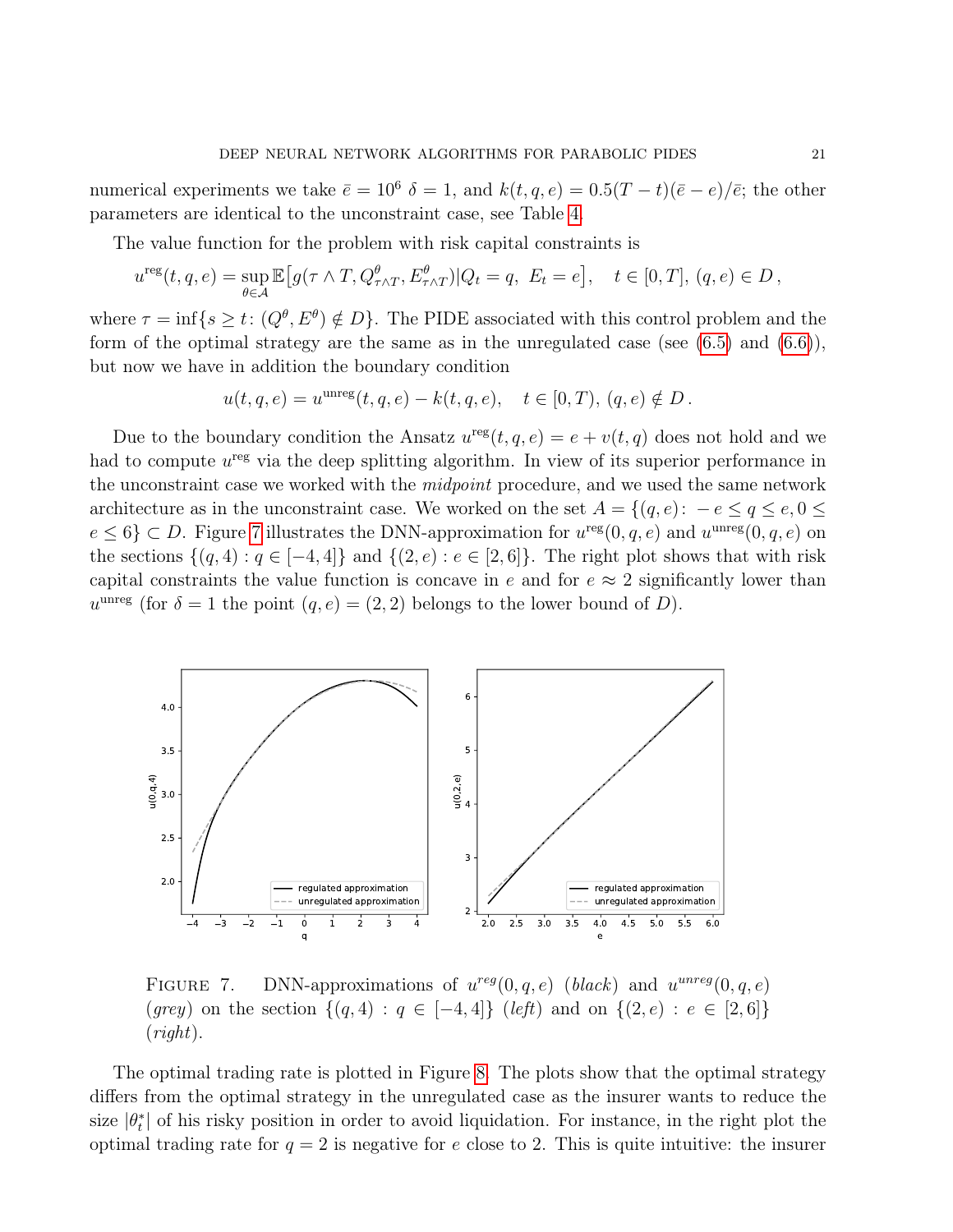wants to reduce her insurance portfolio as the equity value approaches the boundary of  $D$  in order to avoid a costly liquidation.



FIGURE 8. DNN-approximations of the optimal strategy  $\theta_0^*$  for the regulated case (black) and the unregulated case (grey) on  $\{(q, 4) : q \in [-4, 4]\}$  (left) and on  $\{(2, e) : e \in [2, 6]\}$  (right).

# <span id="page-21-2"></span>7. Conclusion

In this paper we studied two deep neural network algorithms for solving linear and semilinear parabolic PIDEs from insurance mathematics. To assess the performance of our methodology we carried out extensive tests for several multi-dimensional PIDEs arising in typical actuarial pricing and control problems. In all test cases the performance of the proposed approximation algorithms was quite satisfying in terms of accuracy and speed. This suggests that deep neural network algorithms might become a useful enhancement of the toolbox for solving many valuation and control problems in insurance that can be phrased in terms of a PIDE.

#### **REFERENCES**

- <span id="page-21-1"></span>[1] A. Al-Aradi, A. Correia, D. d. F. Naiff, G. Jardim, and Y. Saporito. Applications of the Deep Galerkin Method to solving partial integro-differential and Hamilton-Jacobi-Bellman equations. *arXiv preprint arXiv:1912.01455*, 2019.
- <span id="page-21-0"></span>[2] L. Andersen and J. Andreasen. Jump-diffusion processes: Volatility smile fitting and numerical methods for option pricing. Review of Derivatives Research, 4(3):231–262, 2000.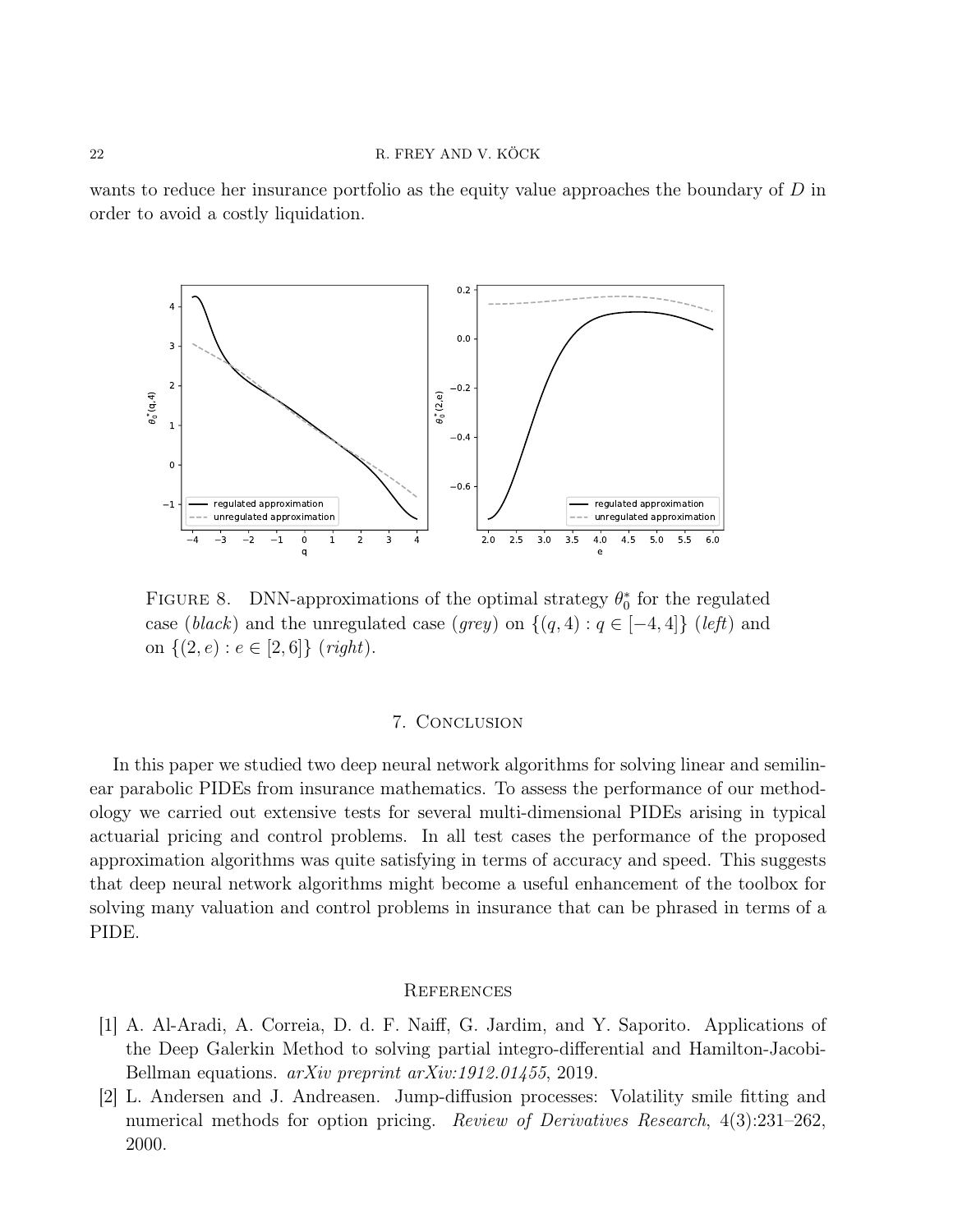- <span id="page-22-6"></span>[3] C. Beck, S. Becker, P. Grohs, N. Jaafari, and A. Jentzen. Solving stochastic differential equations and Kolmogorov equations by means of deep learning. arXiv preprint arXiv:1806.00421, 2018.
- <span id="page-22-5"></span>[4] C. Beck, S. Becker, P. Cheridito, A. Jentzen, and A. Neufeld. Deep splitting method for parabolic PDEs. arXiv preprint arXiv:1907.03452, 2019.
- <span id="page-22-13"></span>[5] A. Bensoussan and J.-L. Lions. Impulse Control and Quasi-Variational Inequalities. Dunod, Paris, 1982.
- <span id="page-22-1"></span>[6] M. Briani, R. Natalini, and G. Russo. Implicit–explicit numerical schemes for jump– diffusion processes. *Calcolo*,  $44(1):33-57$ ,  $2007$ .
- <span id="page-22-15"></span>[7] P. Cardaliaguet and C. A. LeHalle. Mean field game of controls and an application to trade crowding. Mathematics and Financial Economics, 12:335–363, 2018.
- <span id="page-22-16"></span>[8] Á. Cartea, S. Jaimungal, and J. Penalva. Algorithmic and high-frequency trading. Cambridge University Press, 2015.
- <span id="page-22-3"></span>[9] B. Casella and G. O. Roberts. Exact simulation of jump-diffusion processes with monte carlo applications. Methodology and Computing in Applied Probability, 13(3):449–473, 2011.
- <span id="page-22-8"></span>[10] J. Castro. Deep learning schemes for parabolic nonlocal integro-differential equations. arXiv preprint arXiv:2103.15008, 2021.
- <span id="page-22-9"></span>[11] C. Ceci, K. Colaneri, R. Frey, and V. Köck. Value adjustments and dynamic hedging of reinsurance counterparty risk. SIAM Journal on Financial Mathematics, 11(3):788–814, 2020.
- <span id="page-22-12"></span>[12] K. Colaneri and R. Frey. Classical solutions of the backward PIDE for Markov modulated marked point processes and applications to CAT bonds. Insurance: Mathematics and Economics, forthcoming, 2021.
- <span id="page-22-0"></span>[13] R. Cont and E. Voltchkova. A finite difference scheme for option pricing in jump diffusion and exponential lévy models. SIAM Journal on Numerical Analysis, 43(4):1596–1626, 2005.
- <span id="page-22-14"></span>[14] M. Davis and S. Lleo. Jump-diffusion risk-sensitive asset management ii: jump-diffusion factor model. SIAM Journal on Control and Optimization, 51(2):1441–1480, 2013.
- <span id="page-22-4"></span>[15] W. E, J. Han, and A. Jentzen. Deep learning-based numerical methods for highdimensional parabolic partial differential equations and backward stochastic differential equations. Communications in Mathematical Statistics, 5:349–380, 2017.
- <span id="page-22-11"></span>[16] S. Ethier and T. G. Kurtz. Markov Processes: Characterization and Convergence. Wiley, New York, 1986.
- <span id="page-22-7"></span>[17] M. Germain, H. Pham, and X. Warin. Deep backward multistep schemes for nonlinear PDEs and approximation error analysis. arXiv preprint arXiv:2006.01496, 2020.
- <span id="page-22-10"></span>[18] I. Gihman and A. Skohorod. The Theory of Stochastic Processes, volume III. Springer, New York, 1980.
- <span id="page-22-2"></span>[19] M. B. Giles. Multilevel Monte Carlo path simulation. Operations research, 56(3):607–617, 2008.